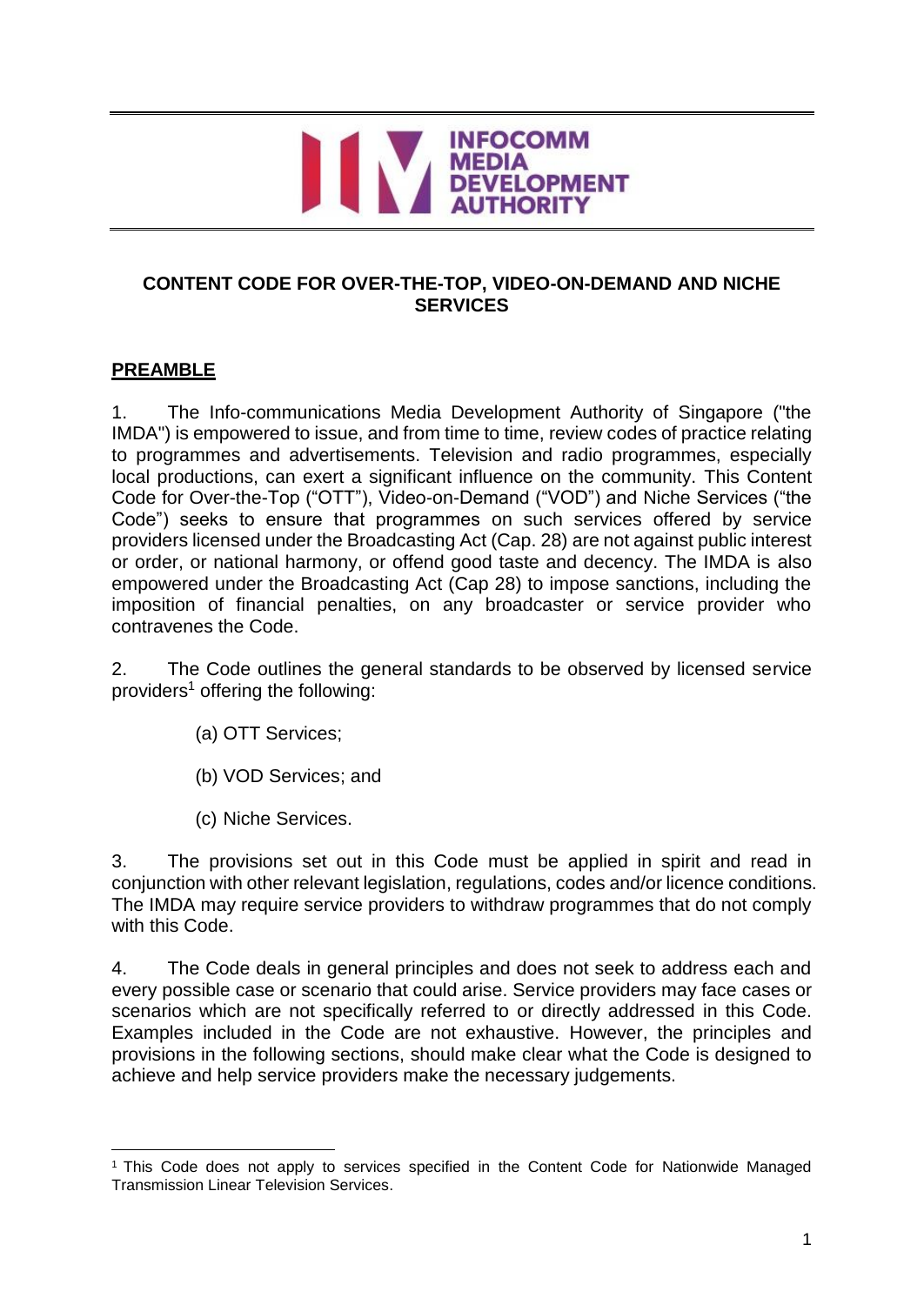# **PART 1: CLASSIFICATION**

- 1.1 To aid parental guidance and allow for informed viewing choice, all content must be rated according to the Film Classification Guidelines (appended in Annex A). The six ratings are as follows:
	- G General
	- PG Parental Guidance
	- PG13 Parental Guidance for Children below 13
	- NC16 No Children below 16 years of age
	- M18 Mature 18, for persons 18 years and above
	- R21 Restricted to persons 21 years and above
- 1.2 With the exception of services targeting children, service providers can offer content that is rated NC16 or higher, provided that parental locks are made available for such content.
- 1.3 Service providers can offer R21 content only if they implement a reliable age verification mechanism. All R21 content must be locked by default, and should only be accessible to users for purchasing or viewing via R21 PIN. R21 content must not be offered for free.
- 1.4 Any content disallowed or prohibited under applicable laws, regulations, codes and/or licence conditions in Singapore must not be offered.

# **PART 2: DISPLAY OF CLASSIFICATION RATING AND CONSUMER ADVICE**

- 2.1 The classification rating should be presented visually and prominently such that a consumer is aware of the programme's rating before making a decision to view or purchase the programme.
- 2.2 For programmes rated PG13 or higher, the consumer advice should also accompany the rating, stating the main elements<sup>2</sup> which have contributed to the classification, e.g. Rated "M18" for Strong Violence.

# **PART 3: CONTENT ADVERTISING AND PROMOTION**

- 3.3 Advertisements of services and programmes by service providers on TV and radio must comply with the relevant content codes.
- 3.4 Service providers are encouraged to include the appropriate programme rating symbols and consumer advice for programmes rated NC16 and higher in print and online promotional and publicity materials.

<sup>-</sup><sup>2</sup> This includes the intensity and/or frequency of the elements, e.g. "Due to strong violence and frequent horror scenes, parental guidance is advised."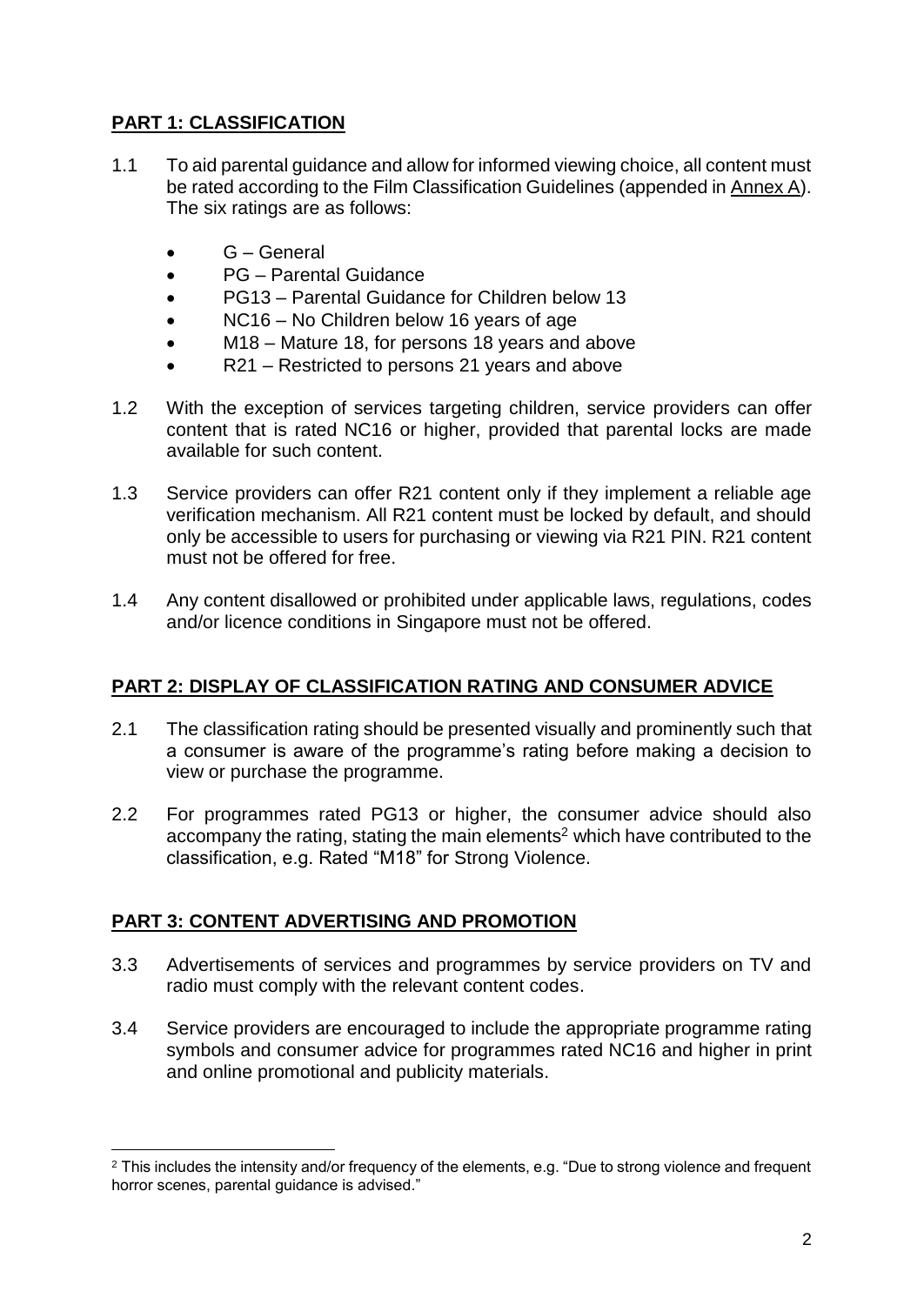- 3.5 Any tag-on promotional trailers to a programme made available must be edited to the equivalent or lower classification standard of that offering, e.g. the trailer of an M18 programme tagged on to a NC16 programme must be edited to NC16 standards or below.
- 3.6 Tag-on promotional trailers for programmes rated PG13 or higher are not allowed as part of a programme targeted at children.

#### **Advertisements for Services Containing R21 Content**

- 3.7 Advertisements for services containing R21 content and individual R21 titles are allowed on print and online provided that the advertisements are suitable for general audiences and carry the appropriate programme rating symbols and consumer advice.
- 3.8 Advertisements for services containing R21 content are allowed on free-to-air TV, free-to-air radio and Subscription TV linear channels provided that:
	- (a) the service being promoted does not predominantly offer R21 content;
	- (b) the advertisements promote the service as a whole;
	- (c) the advertisements are suitably edited according to the relevant content codes; and
	- (d) the advertisements are not broadcast on channels, timeslots or programmes targeted at children.
- 3.9 The additional platform-specific advertisement guidelines are as follows:
	- (a) On free-to-air TV:
		- (i) the advertisements, when aired between 6am and 10pm, do not promote or contain posters, still images or excerpts of M18 titles; and
		- (ii) the advertisements do not promote or contain posters, still images or excerpts of R21 titles at all times.
	- (b) On Subscription TV linear channels:
		- (i) the advertisements do not promote individual R21 titles; and
		- (ii) the advertisements containing any posters, still images or excerpts of R21 titles are confined to Subscription TV timeslots on channels where M18 content is shown (i.e. 10pm to 6am).
	- (c) On free-to-air radio: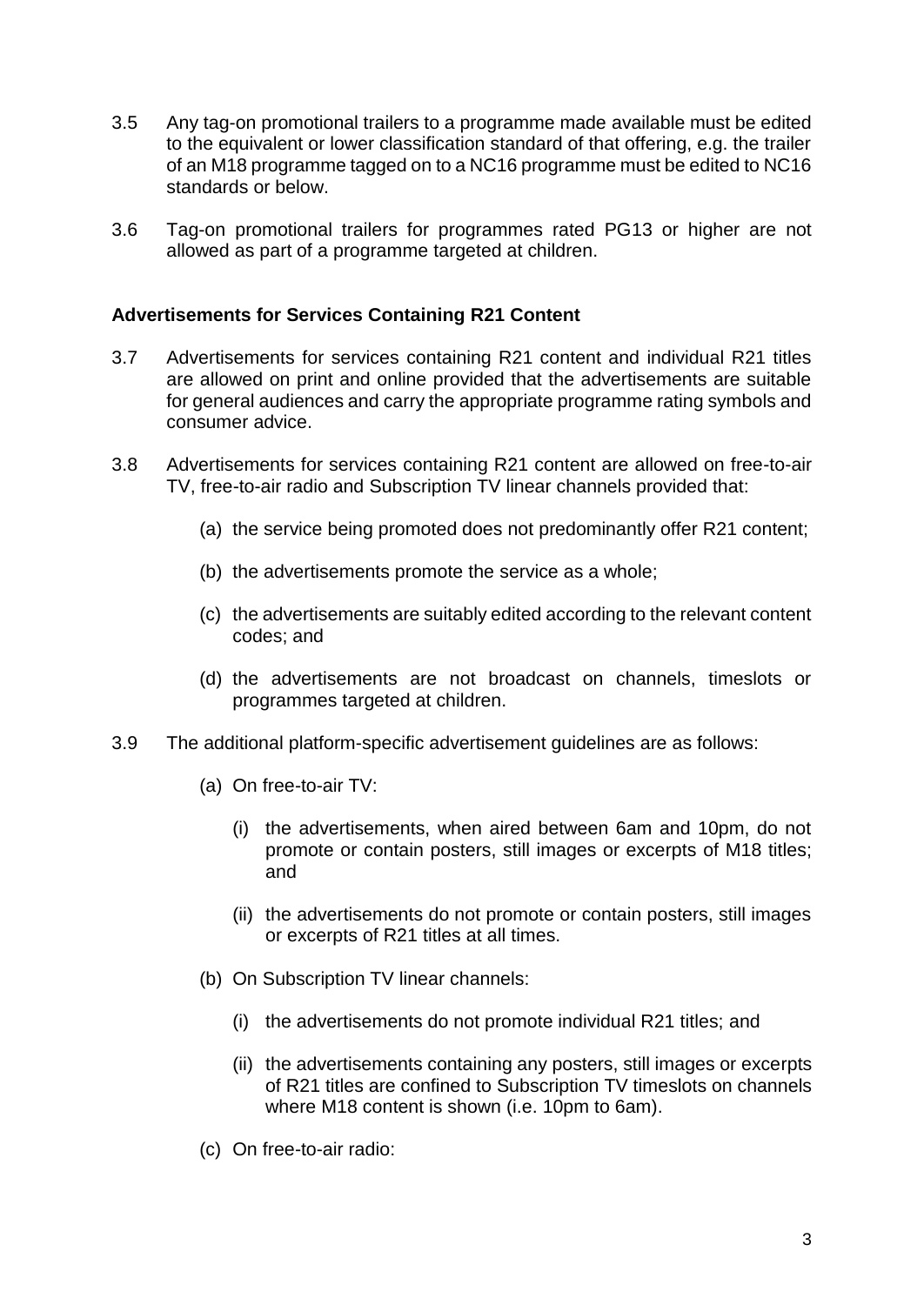- (i) the advisements do not promote or make reference to any R21 titles.
- 3.10 Service providers must satisfy the requirements in the relevant content codes when advertising their services and programmes on TV and radio. They should also exercise discretion and due caution to not include in the advertisements, posters, still images or excerpts of titles which are controversial or contain sensitive content concerns and themes.
- 3.11 Advertisements and trailers for movies or any video content rated Restricted 21 (R21) and arts entertainment rated Restricted 18 (R18) are only allowed on services containing R21 content, and should only be accessible to users after entry of the R21 PIN.

# **PART 4: GENERAL PRINCIPLES**

#### **National and Public Interest**

- 4.1 Programmes must:
	- (a) comply with the prevailing laws of Singapore;
	- (b) not undermine national interest, national security, public interest, public security or public order;
	- (c) not be detrimental to Singapore's relationship with other countries; and
	- (d) not contain extremist or anarchic messages, such as advocating or promoting the use of violence.
- 4.2 Service providers must ensure that due impartiality is observed in programmes dealing with matters of public policy or controversial issues of public importance in Singapore. Due impartiality requires programme producers to deal evenhandedly when opposing points of view are presented in a programme. On matters of public importance, balance should be sought through the presentation, as far as possible, of principal relevant viewpoints. Programmes should not be slanted by the exclusion of facts or by misleading emphasis. Every reasonable effort must be made to ensure that the factual content of programmes is accurate.

# **Racial and Religious Harmony**

- 4.3 For the purposes of this Code, race includes dialect groups and ethnic groups.
- 4.4 Service providers should bear in mind Singapore's multi-racial and multireligious context. They should exercise due caution and discretion when featuring the activities, beliefs, practices, or views of any racial or religious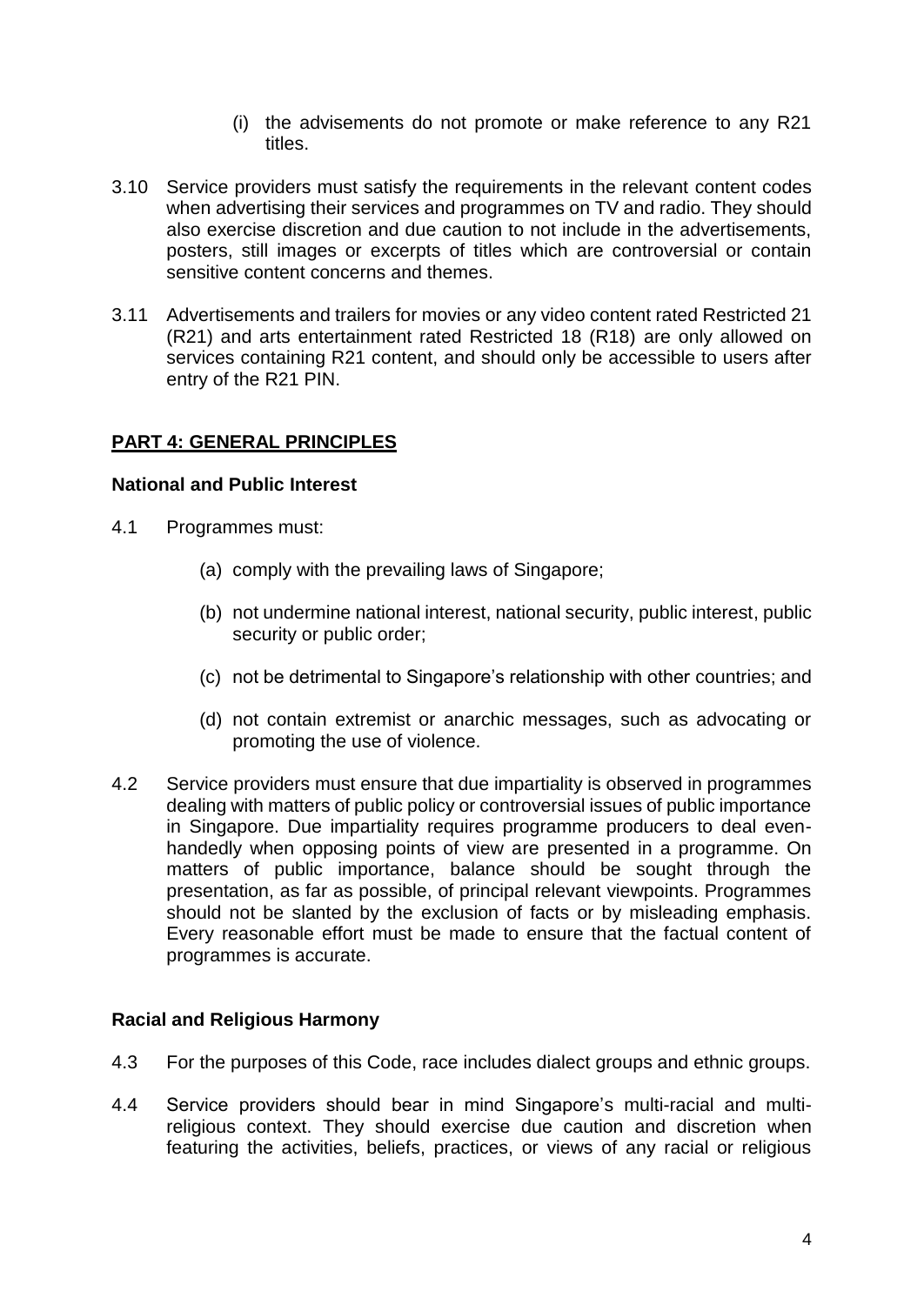group. In featuring any religious belief or view, service providers should ensure these do not in any way disparage or cast other religious faiths in poor light.

- 4.5 Programmes must:
	- (a) be kept secular and not be of a proselytic nature;
	- (b) present references to race and religion accurately and in a dignified and sensitive manner;
	- (c) not denigrate or be likely to offend the sensitivities of any racial or religious group; and
	- (d) not incite or be likely to incite racial and/or religious intolerance or misunderstanding must not be broadcast.
- 4.6 Racial and religious stereotyping should be avoided.

#### **PART 5: CLASSIFIABLE CONTENT ELEMENTS**

- 5.1 The seven major content concerns addressed in this Code are as follows:
	- Theme
	- Violence
	- Nudity
	- Sex
	- Language
	- Drug Use
	- Horror

-

5.2 The different degrees to which each content concern can be allowed at the various classification levels are spelt out in detail in the IMDA's Film Classification Guidelines (appended in Annex A). These Guidelines serve as a basis for classifying programmes and should be read in conjunction with all the other provisions set out in this Code.<sup>3</sup>

<sup>3</sup> Provisions in the Film Classification Guidelines relating to Trailers and Publicity Materials are not applicable to licensed service providers subject to this Code.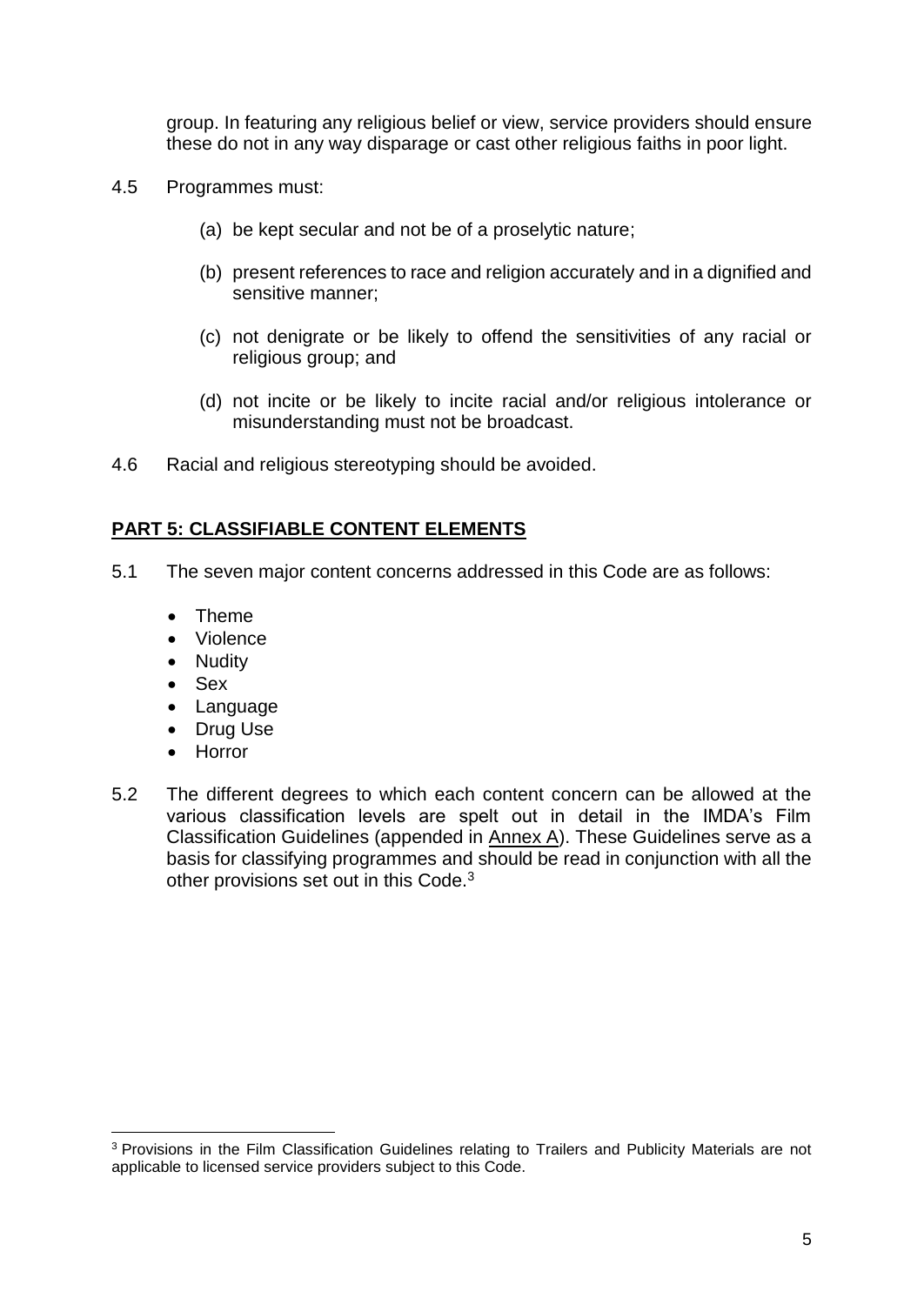# **PART 6: ADDITIONAL CONTENT CONSIDERATIONS**

#### **News & Other Factual Content**

- 6.1 Service providers should deal even-handedly with diverse viewpoints in news and other factual programmes, such as current affairs and info-educational programmes. Balance should be sought through the presentation of different viewpoints, and not be slanted by the exclusion of facts or by misleading emphasis.
- 6.2 Every reasonable effort must be made to ensure that factual content is accurate.
- 6.3 The Government or its agencies are to be granted, as soon as practicable, a right of reply or an opportunity to respond to correct mistakes, wrongful reporting or misrepresentations. For private individuals or groups, an opportunity to respond should be considered based on the merits of each case. The IMDA may direct a service provider to give an aggrieved party the opportunity to respond over an appropriate medium.
- 6.4 Significant errors in factual programmes such as news, current affairs and infoeducational programmes should be corrected and made available at the earliest opportunity.
- 6.5 News and other factual programmes, such as current affairs and infoeducational programmes, that contain disturbing, alarming or graphic real-life visuals should carry consumer advice to alert viewers.

#### **Stimuli Beyond Normal Perceptual Threshold**

#### Subliminal Messaging

6.6 Programmes with subliminal messaging, which is the use of images, sounds or any other devices or means to convey messages or influence the minds of audiences without their being aware of it, are not allowed.

#### Flashing Images and Regular Patterns

6.7 Flashing lights and certain types of regular visual patterns may cause problems for some viewers suffering from photosensitive epilepsy or other related conditions. Care should be taken to minimise these risks in all programmes, especially programmes where children are likely to be watching as they could be more susceptible.

#### Hypnotism

6.8 For any broadcast demonstration of hypnotism for entertainment, care should be taken to minimise the risk of hypnosis being induced in susceptible viewers.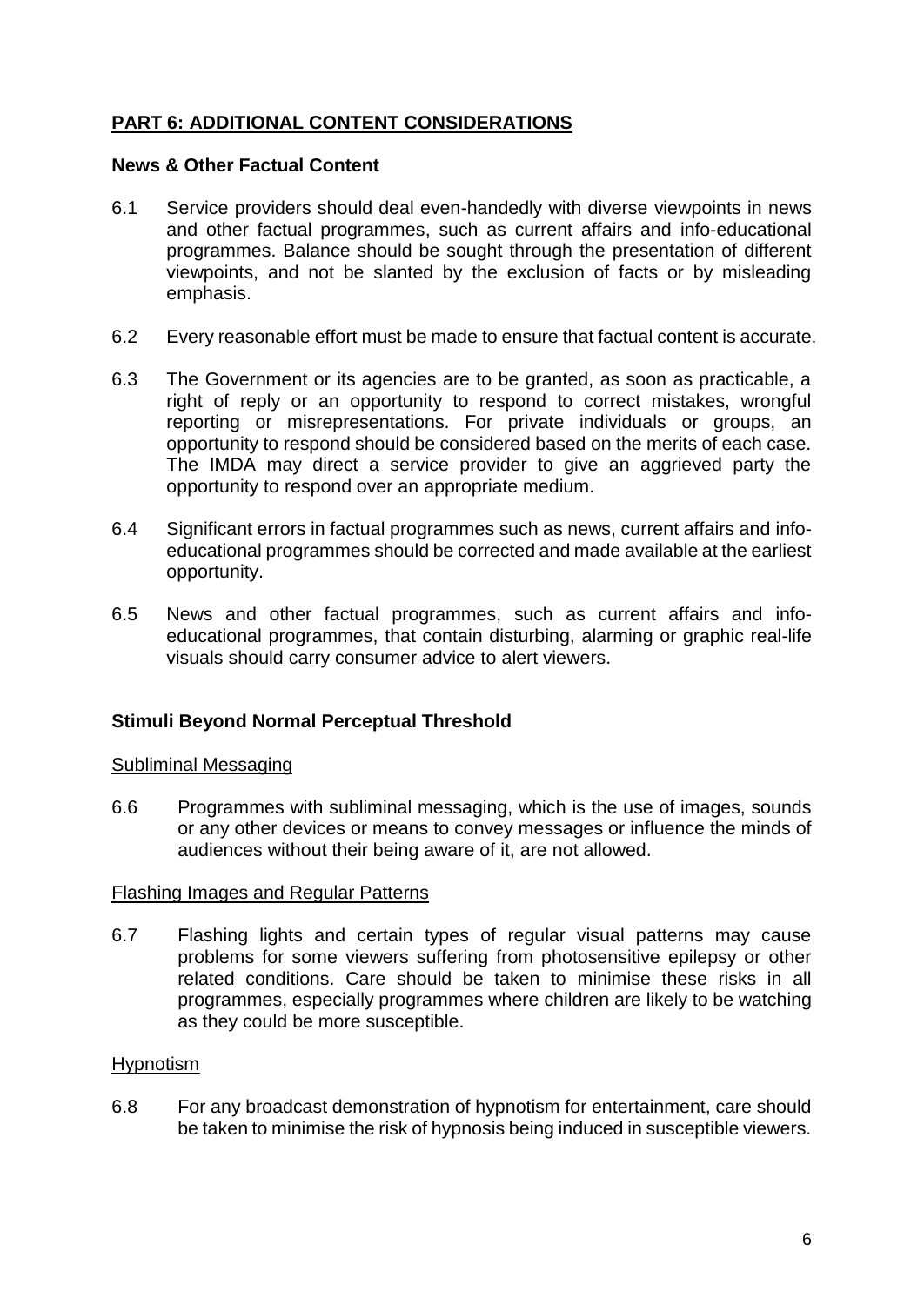# **IMPLEMENTATION OF THE CODE**

This Code shall come into effect on 1 March 2018 and replaces the Content Code for Niche Services and the Video-on-Demand Programme Code that took effect on 8 July 2016. The IMDA may from time to time revise or update the Code to maintain currency.

**- END -**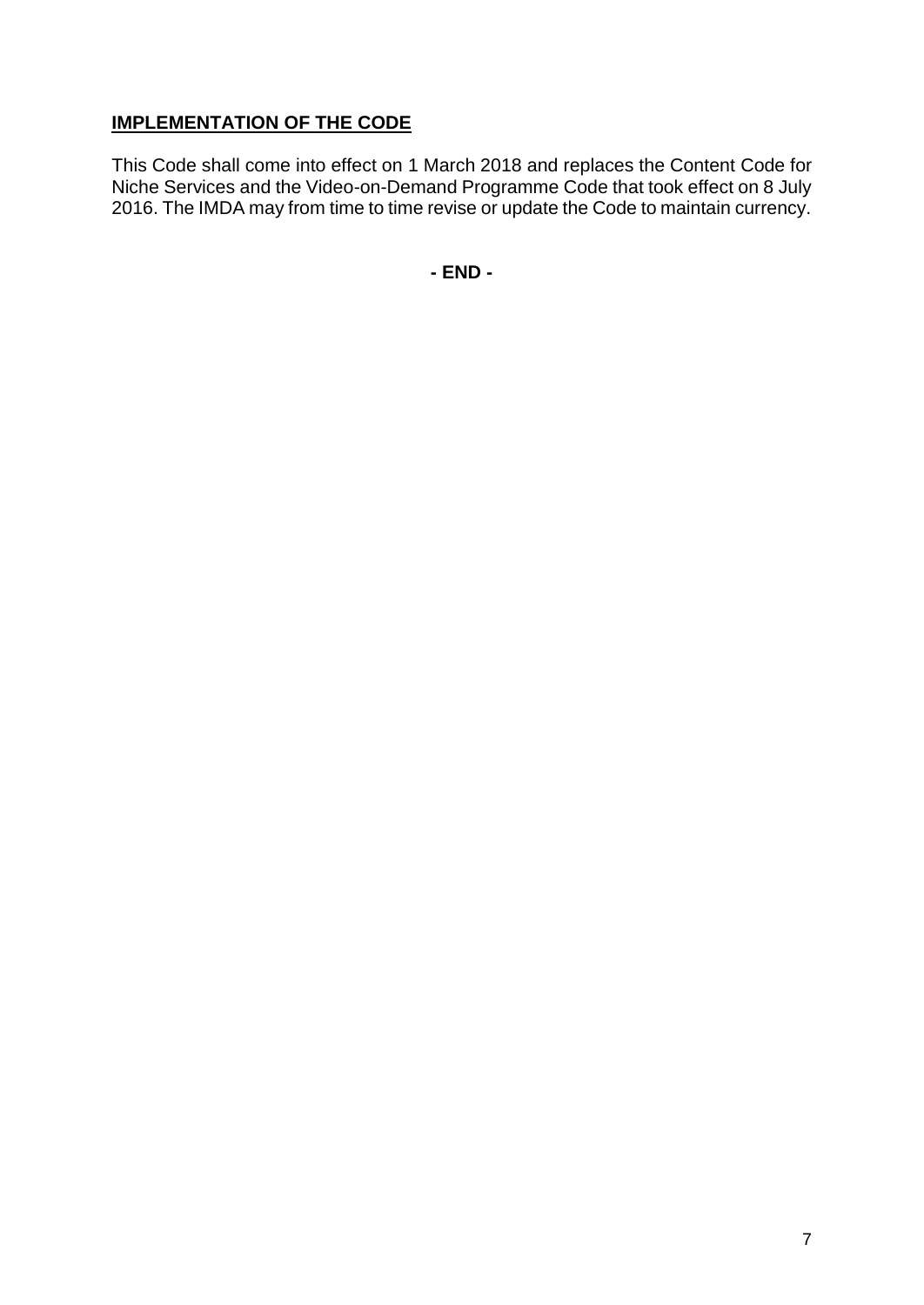# **ANNEX A**

#### **BOARD OF FILM CENSORS CLASSIFICATION GUIDELINES**

#### **Preamble**

1. These Guidelines have been prepared to raise awareness and understanding of the Board's film classification process. This is not a legal document and is not intended to limit in any way the Board's exercise of functions under the Films Act (Cap 107). While care has been taken to define the content concerns and classification categories, the Board reserves the right to classify any film in such manner as it deems fit.

2. The following guidelines serve as a basis for classifying films, drama, documentaries and TV series on free-to-air TV, subscription TV and video-ondemand. It will enable subscription TV and free-to-air TV to adopt the same ratings for films which have been classified by the BFC for the cinemas and video release.

#### **Introduction**

3. Classification Guidelines aim to reflect community standards, while ensuring that due consideration is given to the film's artistic, educational or literary merit. The purpose of classification is to protect the young while allowing more choice for adults.

4. When making a classification decision for a film, the Board takes careful consideration of the film's content as well as all other relevant factors and concerns. The description of each of the classification categories and the indication of the suitable audience in terms of age may be found in these guidelines. To clarify the usage of words in the guidelines, a glossary of terms is included.

5. There are six ratings in film classification. They are:

- G General
- PG Parental Guidance
- PG13 Parental Guidance for Children below 13
- NC16 No Children below 16 years of age
	- M18 Mature 18, for persons 18 years and above
- R21 Restricted to persons 21 years and above

6. G, PG and PG13 categories are advisory ratings while NC16, M18 and R21 are enforceable by law. Cinema operators are required to obtain a licence to screen NC16, M18 or R21 films. They should ensure that the age restriction is enforced.

7. In exceptional cases, a film may not be allowed for all ratings (NAR) when the content of the film undermines national interest or erodes the moral fabric of society.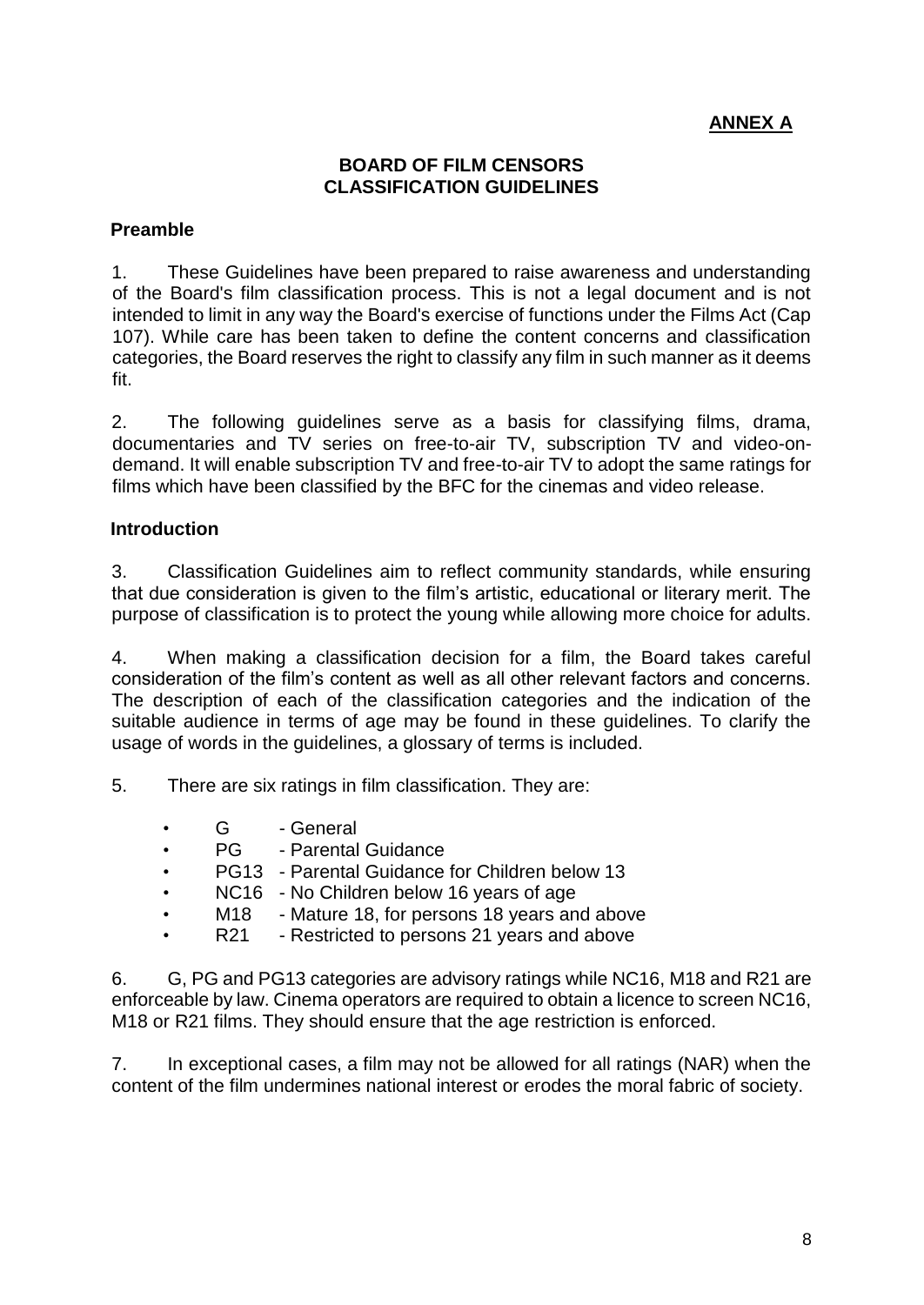# **General Principles**

8. In general, the Board's classification decisions are guided by the following principles/considerations:

- Generally accepted social mores
- Need to protect the young
- Racial/religious harmony
- National interest
- Treatment of theme, content and context
- Evaluation of impact

#### a. Generally Accepted Social Mores

Films screened must be sensitive to community standards of morality and decency, as well as social norms acceptable to the general public.

#### b. Need to Protect the Young

For the lower ratings, particular attention will be paid to content that may be harmful to or unsuitable for the young.

#### c. Racial/Religious Harmony

As Singapore is a multi-racial and multi-religious society, films that denigrate any racial or religious group, or create misunderstanding or disharmony amongst the races are not allowed for all ratings.

#### d. National Interest

Films deemed to undermine public order, national security and/or stability will be disallowed for all ratings.

#### e. Treatment of Theme, Content and Context

How a film is classified depends on its theme or message, presentation of content, and the context in which scenes are presented.

#### f. Evaluation of Impact

The impact of a film or a scene will be evaluated based on the presentation, duration, frequency, degree of visual and audio details, and their cumulative effect.

The impact may be stronger where a scene:

- Is shown in greater detail; uses close-ups and slow motion
- Uses special effects such as lighting, sound, colour, or size of image to heighten emotions
- Is prolonged and/or frequent
- Is more explicit than implied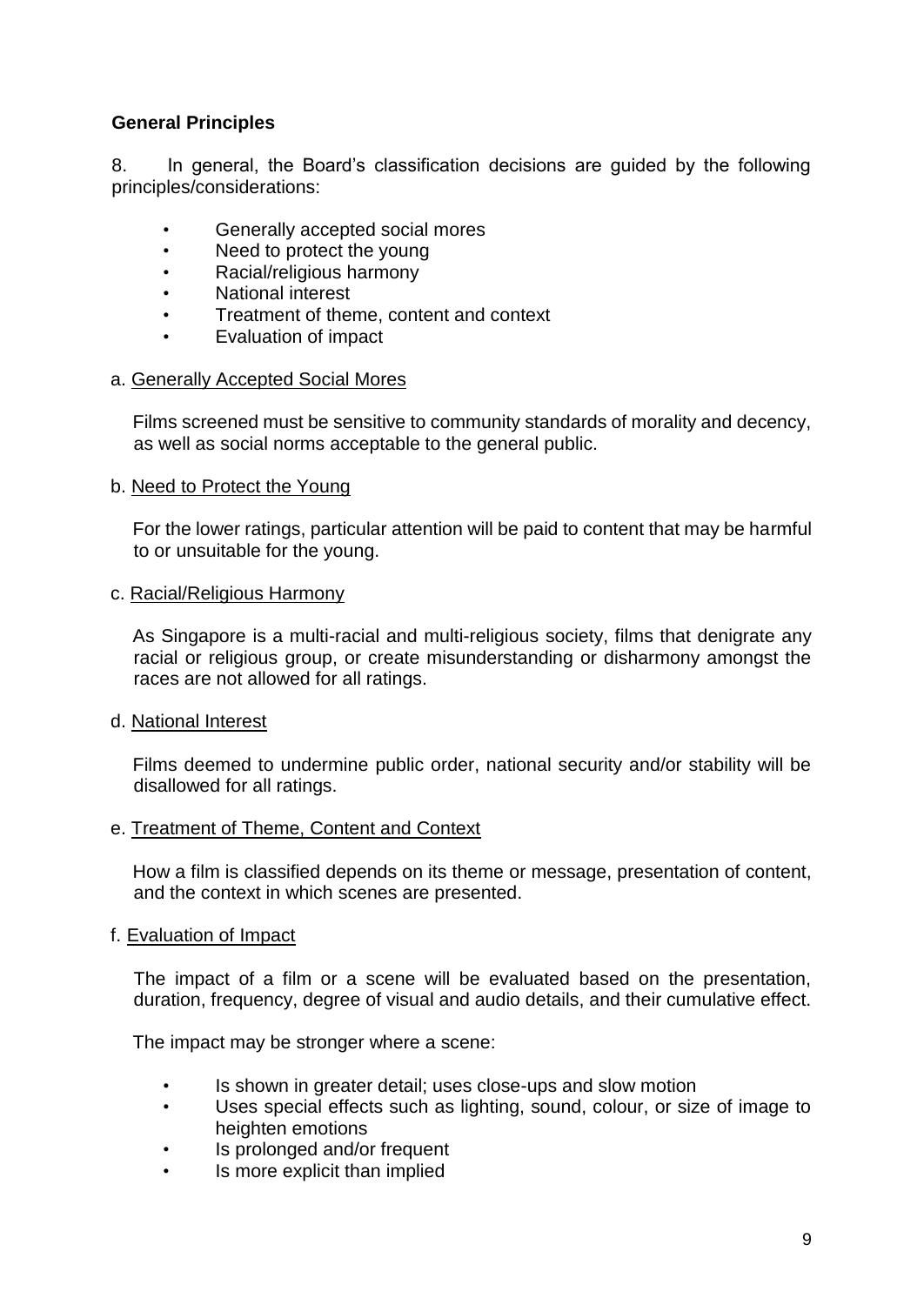- Is realistic rather than stylised
- Is one in which the local audience can identify with
- Is visual rather than verbal or written.

9. In addition, films produced in a 3D format heighten the viewing experience and will be assessed for impact. They may be considered for a higher rating.

10. In classifying films, due consideration will be given to the artistic, educational or literary merit of the film.

#### **Major Content Concerns**

11. This part of the guidelines spells out content concerns that are applied in different degrees at all classification levels. The seven major content concerns are:

- Theme
- Violence
- Nudity
- Sex
- Language
- Drug Use
- Horror

#### a. Theme and Message

The theme (subject matter or topic) and message are important in the classification of a film. The acceptability of a theme is determined by its suitability and treatment i.e. the way it is presented and the context in which scenes are presented. Suitability and treatment of a theme is especially important for the lower classification ratings as they have an impact on the young. Films dealing with mature content (e.g. drug use, prostitution or homosexuality) would generally be classified as NC16, M18 or R21.

#### b. Violence

- (i) The depiction of violence may frighten, unnerve, unsettle or invite imitation, especially from children. Therefore, only mild portrayals that are relevant to the plot may be allowed in films meant for children. For the higher classifications, a stronger depiction of violence is permitted if it is justified by context.
- (ii) The concerns in violence are:
	- Depiction of graphic/gratuitous violence
	- Normalising the use of violence as a solution to resolve problems;
	- Depiction of violent gangster behaviour (e.g. self mutilation rites);
	- Emphasis on violent techniques/acts (e.g. methods of torture, gangfights, combat techniques);
	- Encouraging aggressive and sadistic attitudes towards infliction of pain and violence;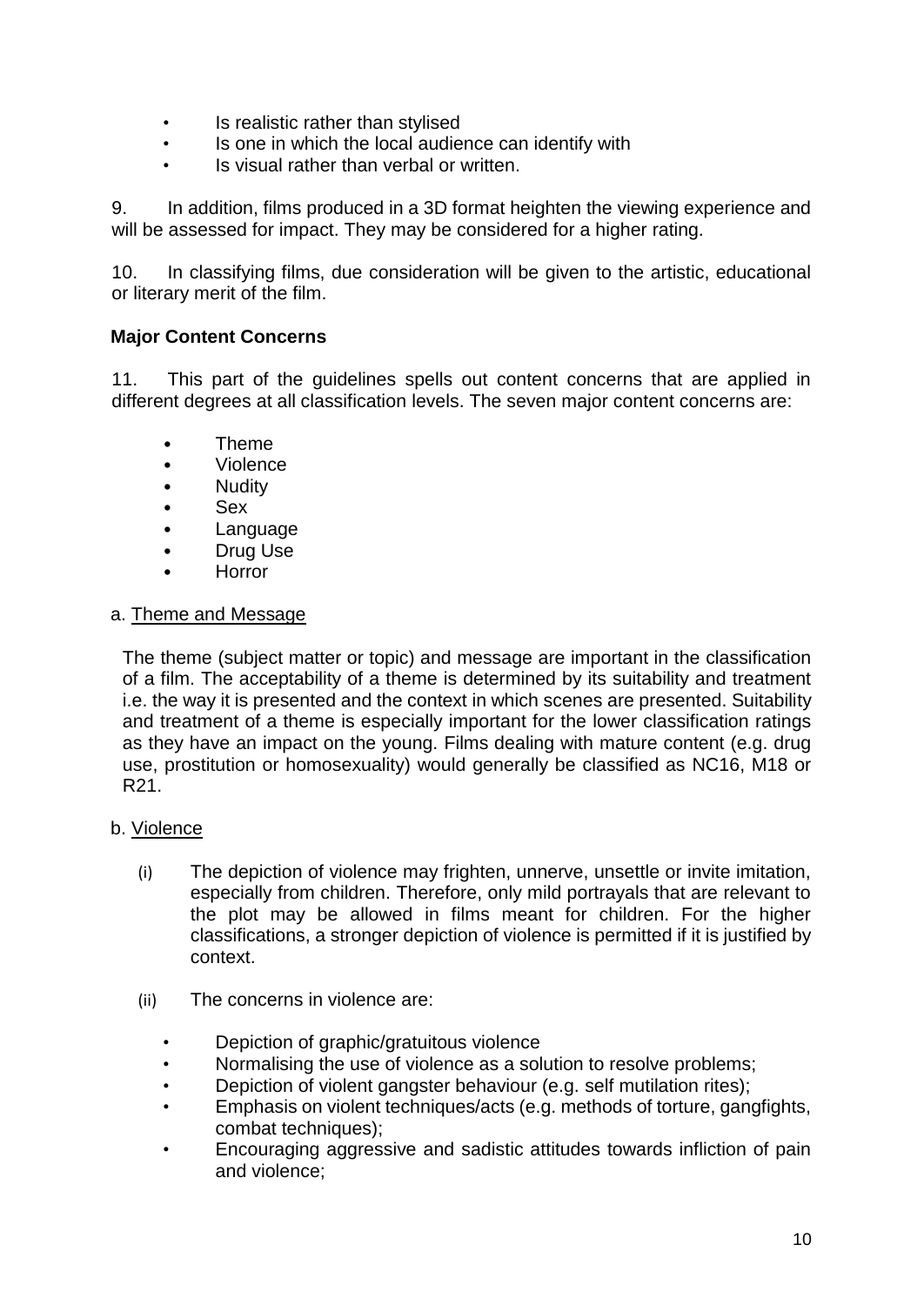• Explicit and prolonged sexual violence or erotic portrayal of sexual assault /coercion.

#### c. Nudity

Nudity is not allowed for a G rating. Rear nudity is allowed in PG films if it is discreet, justified by context and not meant to titillate. Side nudity in a nonsexual context is allowed under PG13. Upper body frontal nudity in a non-sexual context is allowed under NC16. Full frontal nudity may be allowed for M18 or R21, if it is justified by context and without gratuitous close-ups.

Nudity featured in health programs such as breast-feeding can be rated PG, PG13 or NC16 depending on its portrayal and treatment. More explicit portrayals including child birth could be given a higher rating.

#### d. Sex

The level of sexual activity allowed on screen depends on the explicitness and frequency of the activity, its relevance to the storyline and the target audience. Generally, depictions of sexual activity are not allowed for G, PG, PG13 and NC16.

Scenes depicting sexual activities such as sado-masochism, bondage or sexual violence will be subject to strict review and may only be allowed under a higher rating, depending on the treatment and context. The content should also not be gratuitous or excessive.

Films likely to encourage deviant sexual activities such as paedophilia, bestiality and necrophilia are not allowed for all ratings.

Films that depict a homosexual lifestyle should be sensitive to community values. They should not, promote or justify a homosexual lifestyle. However, non-exploitative and non-explicit depictions of sexual activity between two persons of the same gender may be considered for R21.

Content considered to be pornographic or obscene in nature is not allowed for all ratings.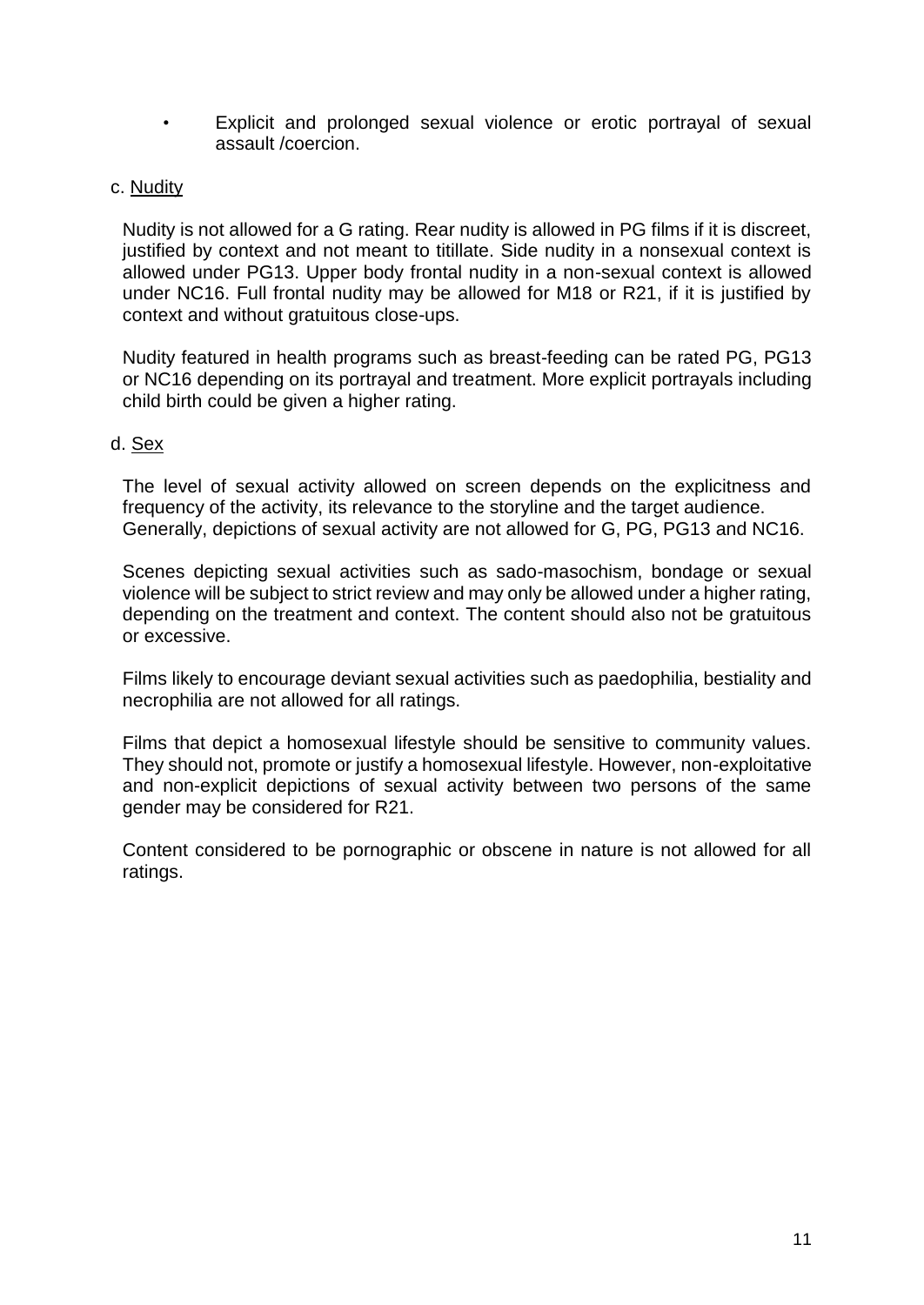#### e. Language

Coarse language and gestures with sexual connotations are not allowed in G films as they are easily imitated by young children. In PG13 films, expletives such as 'fuck' may be permitted if infrequent. Stronger language is acceptable in NC16 films. When classifying M18 and R21 films, consideration would be given to the degree of offensiveness (i.e. vulgarity and religious association) and frequency of such language.

Films with dialect content are allowed on a case-by-case basis. Chinese films meant for theatrical release should generally be in Mandarin, in line with the Speak Mandarin Campaign.

#### f. Drug Use

Clear, instructive details are not allowed in G, PG and PG13 films as they can be imitated by the younger audience. Such scenes are more acceptable for higher ratings if they are justifiable by context. Portrayals glamorising or encouraging the use of illegal drugs are not allowed for all ratings.

#### g. Horror

Classification of horror films will take into consideration the impact and shock effect of such films to ensure that younger audiences are protected from disturbing materials.

#### **Documentaries**

12. Documentaries will be classified in accordance with the general principles and content concerns expressed in this document. If the information/content is distorted or misrepresented, or requires maturity to comprehend and discern the message and/or intent, the documentary may be given a higher rating.

# **Consumer Advice**

13. Film ratings are usually accompanied by consumer advice. Films classified PG may be given consumer advice where necessary, for example, in the case of violence. Films rated PG13, NC16, M18 and R21 must carry consumer advice.

14. Rating and consumer advice must be clearly visible and legible in publicity materials including website synopses, advertisements in newspapers and magazines. This is to provide more information for consumers to make informed decisions. It also serves as a guide to parents about the suitability of a film for their children.

#### **Trailers**

15. All trailers of films must be submitted for classification. Where the trailer content is not suitable for a general audience, a higher rating will be imposed. Trailers classified as NC16 and above can only be exhibited to persons who meet the stipulated age requirement.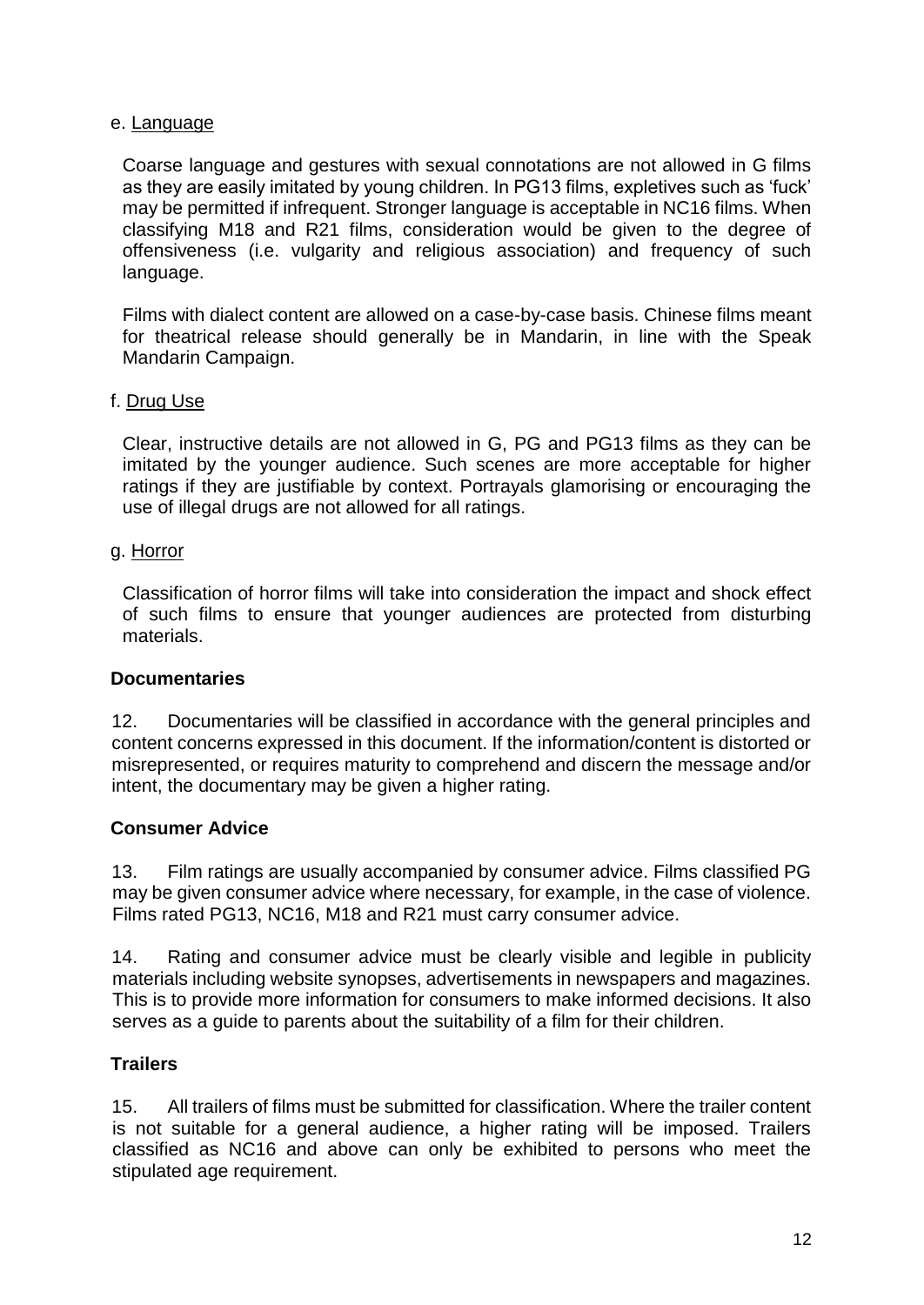16. Trailers rated PG13 should not be shown prior to a G-rated or PG-rated film, or in public places such as video walls.

17. Trailers of NC16 and M18-rated films may be screened during films of a lower rating and/or at cinema lobbies and at video walls. However, in all cases, the content should be suitable for a general audience, including children. Trailers for R21 films can only be shown before films of the same rating. Film distributors should also observe any conditions imposed by the BFC on the screening of the trailers.

# **Publicity Materials**

18. To avoid offending unsolicited viewers and attracting the under-aged, stricter content standards are applied to publicity materials. These materials include posters, banners or billboards displayed in public places, advertisements in newspapers and magazines. Publicity materials for all ratings should conform to community standards and should not offend the general public. Detailed guidelines for print publicity materials are available on the IMDA website.

19. Once a film is classified, posters displayed at public places should clearly display the rating and consumer advice. The display of posters and banners for R21 films should be restricted to cinemas licensed to exhibit R21 films. More sensitivity should also be exercised in the dissemination of publicity materials for films in the lower rating categories as they can be displayed in public places where young audiences are exposed to them.

# **Periodic Review and Implementation of Guidelines**

20. The Board will continue to review guidelines periodically in the light of changes in lifestyle, public expectations and concerns.

01 October 2016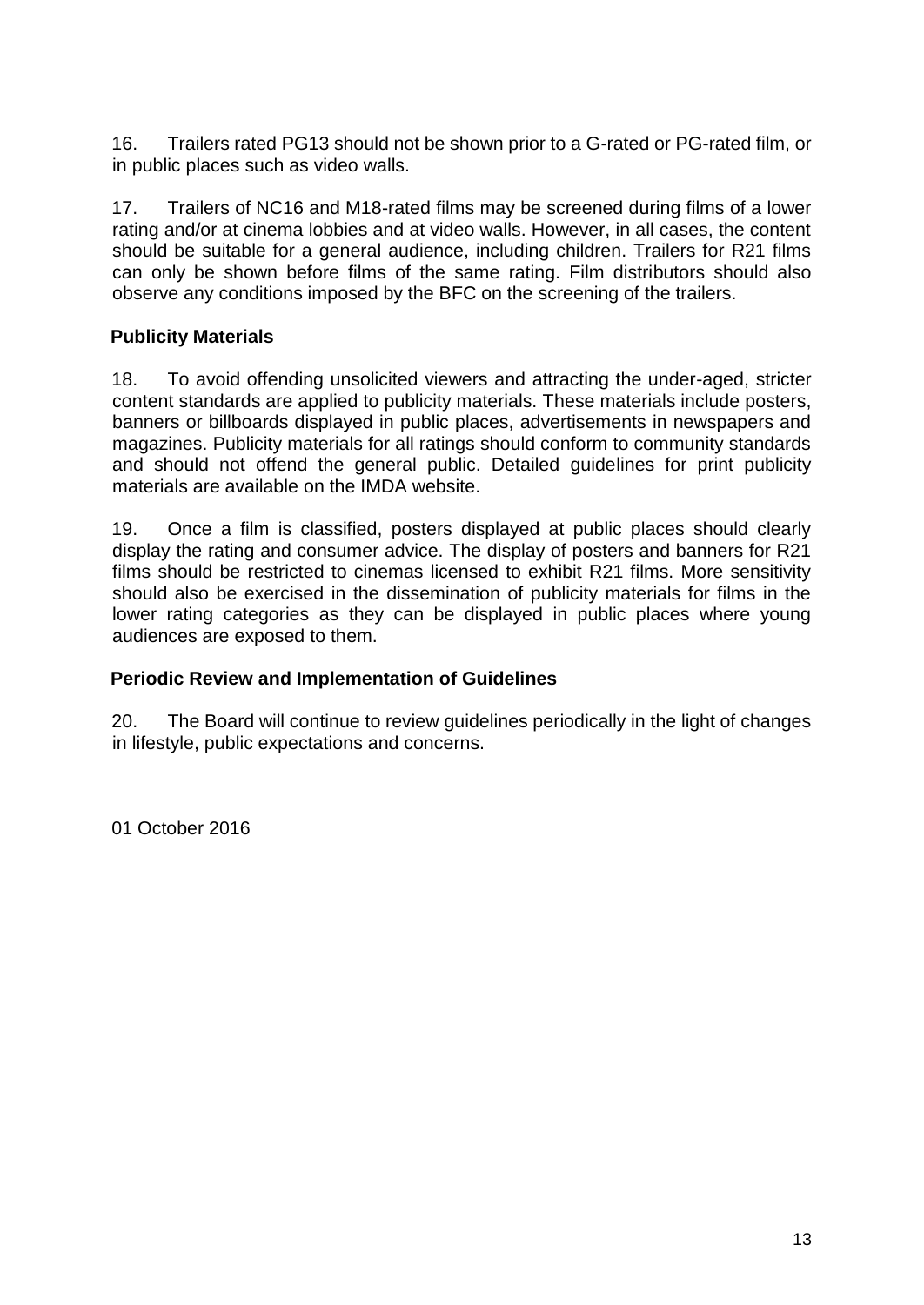# **GLOSSARY OF TERMS**

| <b>Coarse language:</b> | Crude and/or offensive language lacking<br>refinement or taste.                                                                                                                                     |
|-------------------------|-----------------------------------------------------------------------------------------------------------------------------------------------------------------------------------------------------|
| Denigrate:              | To belittle or distort in a negative way the<br>character of a person/race/religion                                                                                                                 |
| <b>Depiction:</b>       | Representation, and/or portrayal on screen.                                                                                                                                                         |
| Detail:                 | Treatment of or attention given to the amount of<br>audio or visual information in the representation<br>of a subject. Detail can include close-ups,<br>repeated, prolonged or slow motion visuals. |
| <b>Deviant sex:</b>     | Sexual behaviour or activities that are not<br>considered socially acceptable. Examples are<br>paedophilia, bestiality, necrophilia and orgies.                                                     |
| Discreet:               | Subtle, not explicit, lacking in details and close-                                                                                                                                                 |
| Disturbing:             | ups.<br>Upsetting or troubling.                                                                                                                                                                     |
| Drug abuse:             | Improper or excessive use of drugs.                                                                                                                                                                 |
| Excessive:              | Beyond reasonable limits, especially in terms of<br>detail, duration or frequency.                                                                                                                  |
| <b>Expletive:</b>       | An exclamatory word or phrase that is obscene<br>or profane.                                                                                                                                        |
| <b>Explicit:</b>        | Language or depiction with strong details,<br>usually relating to sex and violence.                                                                                                                 |
| <b>Exploitative:</b>    | Appearing to take advantage of or abuse the<br>situation for the enjoyment of viewers or for<br>sensationalism; lacking moral, artistic, or other<br>values.                                        |
| Fetish:                 | An object, an action or a non-sexual part of the<br>body which gives sexual gratification.                                                                                                          |
| <b>Gratuitous:</b>      | Materials which are unwarranted or uncalled<br>for, and included without the justification of a<br>defensible storyline or artistic merit.                                                          |
| Horror:                 | A strong feeling of fear or distress that is inspired<br>by images or acts that are frightful and shocking.                                                                                         |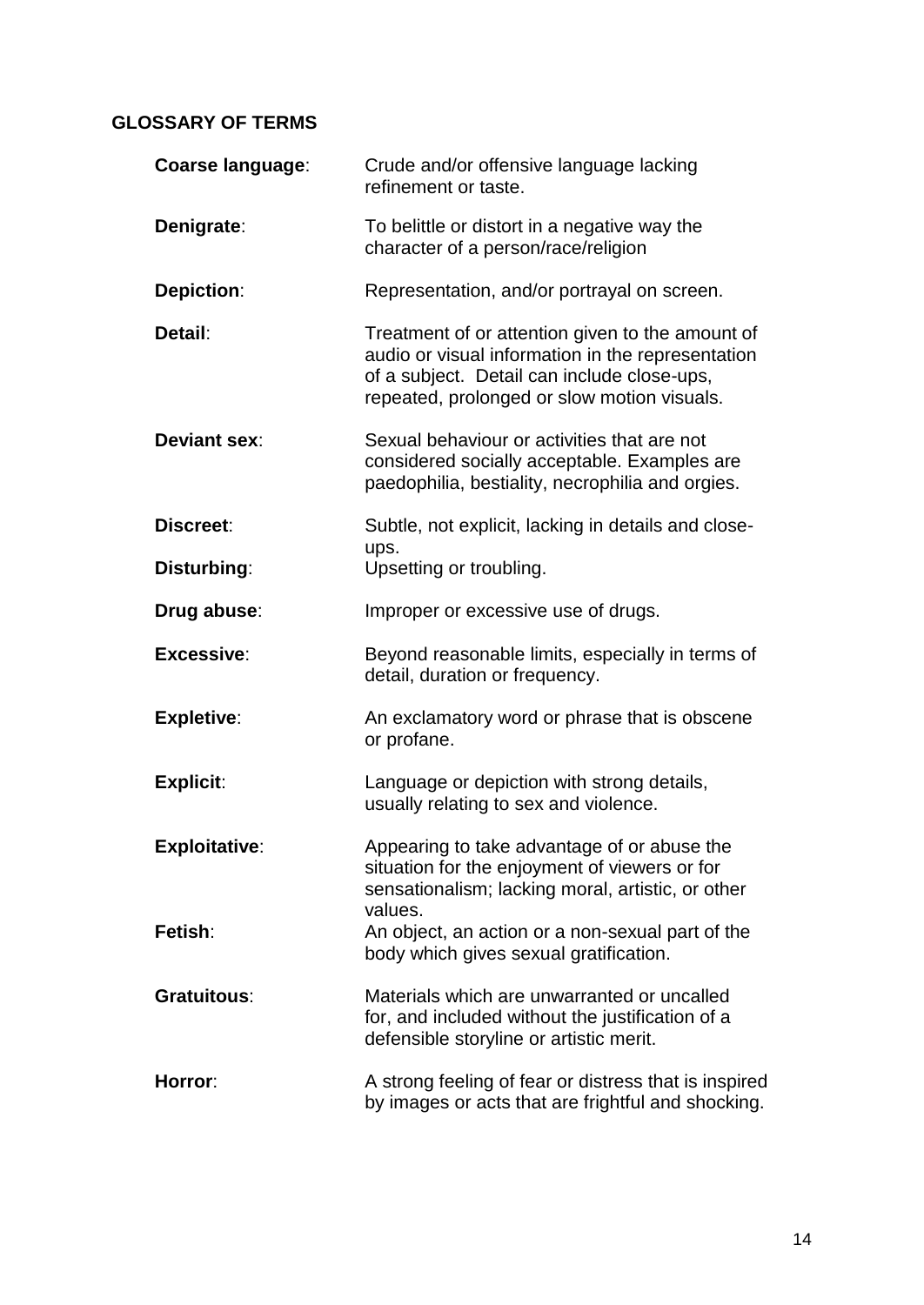| Implied:                   | Depiction of a subject in which an act or thing is<br>inferred or indicated without actually being seen.                                                                                                                                                  |
|----------------------------|-----------------------------------------------------------------------------------------------------------------------------------------------------------------------------------------------------------------------------------------------------------|
| Incite:                    | To stir up or provoke strong emotions and<br>actions.                                                                                                                                                                                                     |
| Intensity:                 | The degree or extent to which a subject matter<br>is acute or strong (The intensity of a scene<br>depends on the duration, the audio/visual<br>effects, language, context and the proximity<br>from which the shot was taken).                            |
| Justified by context:      | Where the depiction is relevant and necessary<br>for the integrity and continuity of the film.                                                                                                                                                            |
| <b>Mature themes:</b>      | Issues dealing with adult life, including adultery,<br>alternative lifestyles, promiscuity, suicide, drug<br>dependency, etc.                                                                                                                             |
| Moderate:                  | Depiction that features some details and may<br>have some impact that is kept within<br>reasonable limits, which is generally<br>acceptable.                                                                                                              |
| <b>Nudity:</b>             | Nudity can consist of frontal or rear nudity,<br>above and below the waist for both sexes. It is<br>determined by the details of nudity shown, and<br>also by other factors including the duration of<br>visuals, repetition, close-up shots and clarity. |
| Offensive:                 | Material that causes outrage or disgust to most                                                                                                                                                                                                           |
| Pornography:               | people.<br>The depiction of erotic behaviour intended to<br>cause sexual excitement.                                                                                                                                                                      |
| <b>Sexual activity:</b>    | An act performed with another for sexual<br>gratification. May include foreplay.                                                                                                                                                                          |
| <b>Sexual Connotation:</b> | Words or gestures that imply sexual activity.                                                                                                                                                                                                             |
| <b>Sexual violence:</b>    | The act of sexual assault or aggression, in<br>which the victim does not consent e.g. rape.                                                                                                                                                               |
| <b>Sexual simulation:</b>  | Imitation or enactment of sexual activity that is<br>not real but looks realistic.                                                                                                                                                                        |
| Strong:                    | Detailed depiction likely to have high impact on<br>viewers.                                                                                                                                                                                              |
| <b>Suggestion:</b>         | Mild, discreet treatment of a subject in which an<br>act or object is hinted at, generally through<br>discreet manner, rather than the whole picture.                                                                                                     |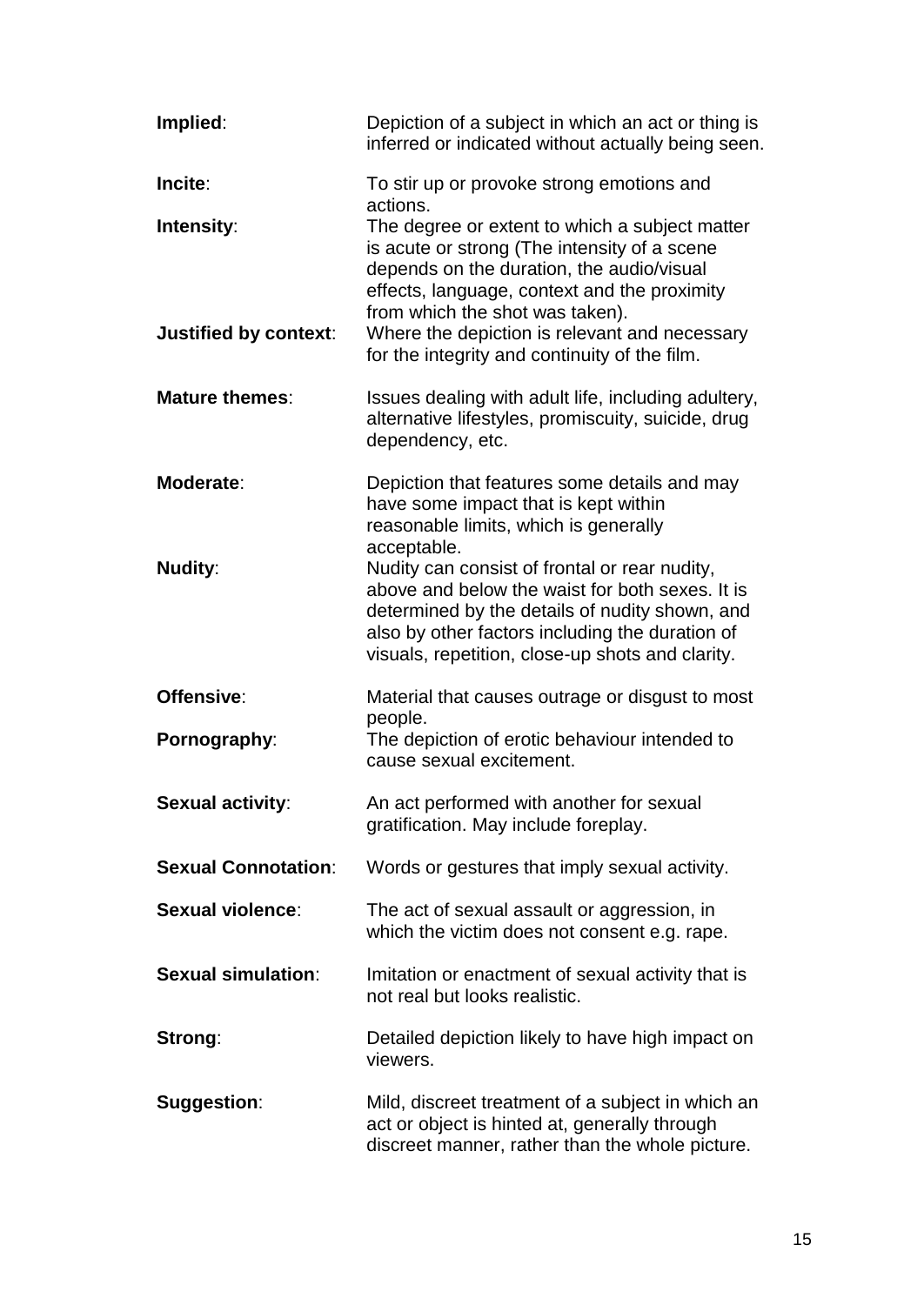| Tone:         | The quality of mood, such as sadness, humour,<br>menace, lightness, or seriousness.                                                           |
|---------------|-----------------------------------------------------------------------------------------------------------------------------------------------|
| Transvestism: | The lifestyle in which a person adopts the<br>clothes and behaviour of the opposite sex for<br>purposes of emotional or sexual gratification. |
| Treatment:    | The way in which material is handled or<br>presented.                                                                                         |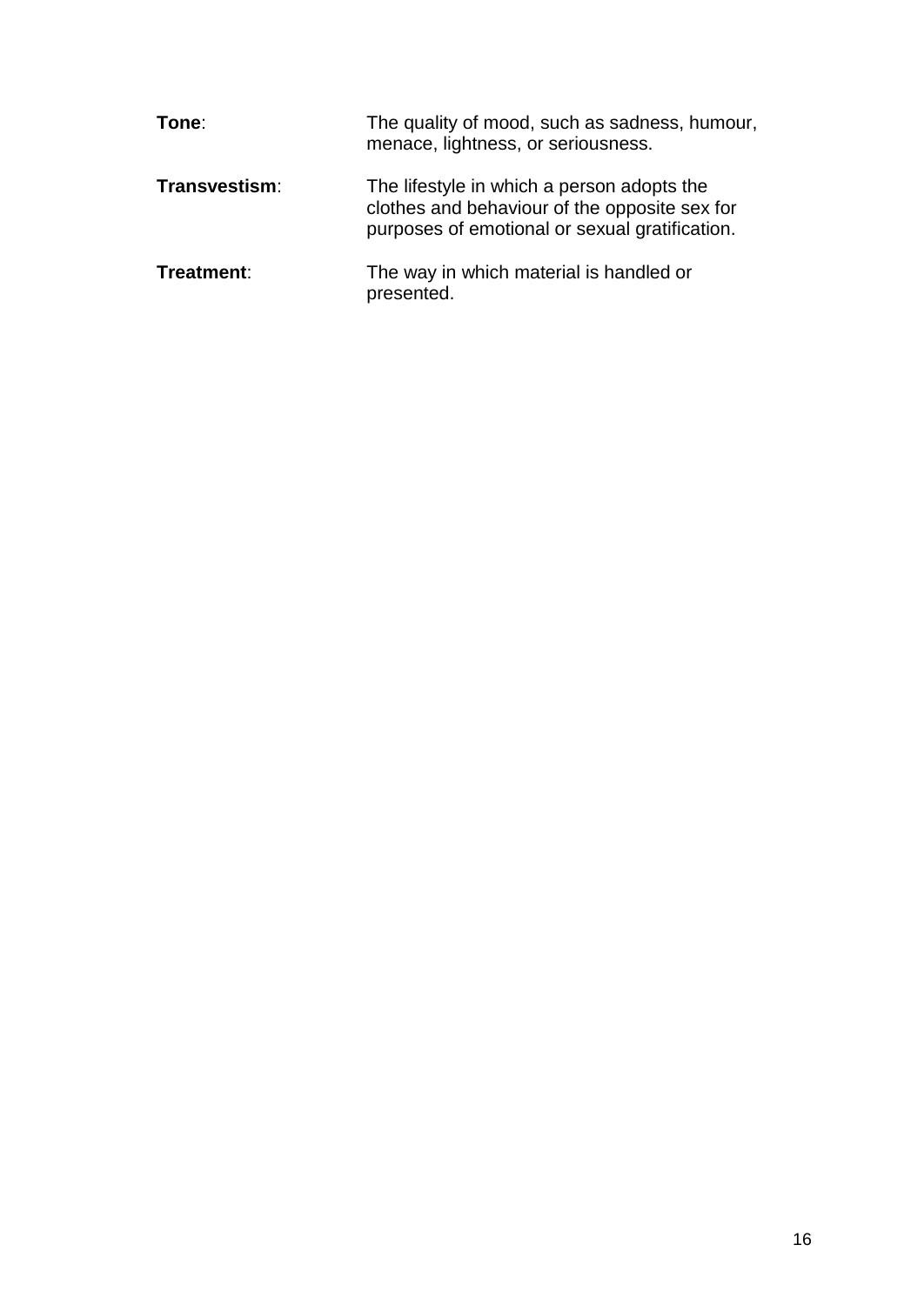# **CLASSIFIABLE ELEMENTS**

How a film is rated depends on seven classifiable elements: theme, violence, sex, nudity, language, drug and substance abuse, and horror.

#### **Theme**

| G               | Themes are suitable for viewers of all ages.<br>Content should promote positive social values e.g. family<br>bonding, respect for the elders.                                                                                                                                                                                |
|-----------------|------------------------------------------------------------------------------------------------------------------------------------------------------------------------------------------------------------------------------------------------------------------------------------------------------------------------------|
| PG              | Themes should be suitable for children below 13 years.<br>Themes should generally have a low sense of threat or<br>menace, and be justifiable by context.<br>Special attention should be paid to their Impact on children.<br>Crime, violence, juvenile delinquency and promiscuity should<br>not be glamorised or promoted. |
| <b>PG13</b>     | Themes should be suitable for young teens between 13 and<br>15.<br>Darker themes can be allowed.<br>Crime, violence, juvenile delinquency, and promiscuity should<br>not be glamorised or promoted.                                                                                                                          |
| <b>NC16</b>     | Portrayal of mature themes (e.g. gangsterism and<br>transvestism) may be allowed, provided they are treated with<br>discretion and appropriate to those 16 years and above.                                                                                                                                                  |
| M18             | Stronger portrayal and exploration of mature themes are<br>allowed. Homosexual theme/content as a sub-plot may be<br>permitted, if discreet in treatment and not gratuitous.                                                                                                                                                 |
| R <sub>21</sub> | Stronger and more explicit portrayal and exploration of mature<br>themes are allowed.<br>Films that portray, as a main theme, same-sex marriages or<br>parenting will be subject to strict review.                                                                                                                           |
| <b>NAR</b>      | Themes that promote issues that denigrate any race or<br>religion, or undermine national interest will not be allowed.<br>Themes that glorify undesirable fetishes or behaviour (e.g.<br>paedophilia and bestiality) are not allowed.<br>Promotion or glamorisation of homosexual lifestyle.                                 |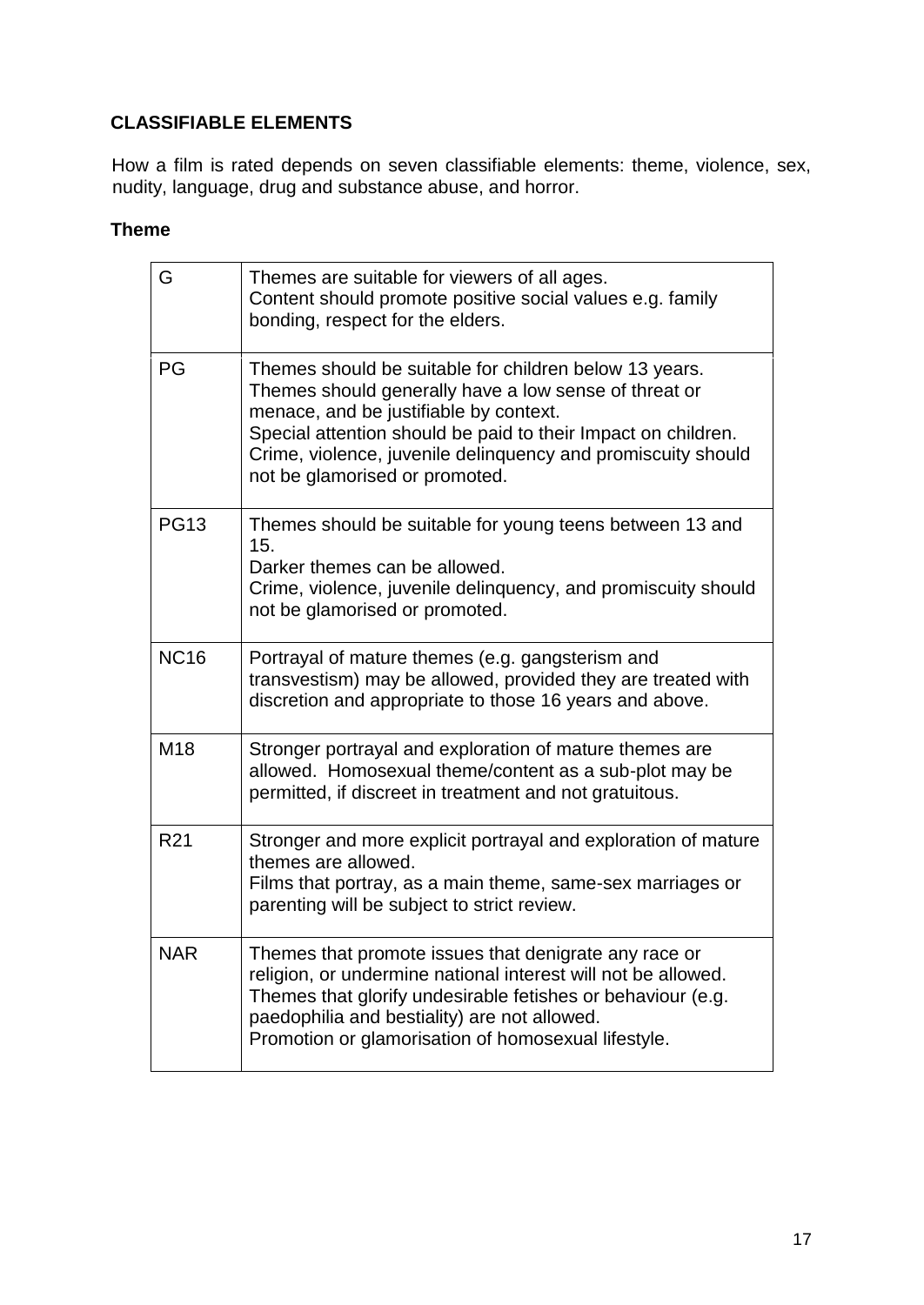# **Violence**

| G               | Mild portrayals of violence are allowed.<br>The occasional mild threat or menace is acceptable if justified<br>by context.<br>No portrayals of dangerous or harmful behaviour that can be<br>easily imitated by children.                                                                                       |
|-----------------|-----------------------------------------------------------------------------------------------------------------------------------------------------------------------------------------------------------------------------------------------------------------------------------------------------------------|
| PG              | Moderate portrayals of violence without details, may be<br>allowed, if justified by context.<br>Portrayals of violence should not dwell on cruelty, infliction of<br>pain or torture of any kind.                                                                                                               |
| <b>PG13</b>     | Moderate portrayals of violence with some details, may be<br>allowed, if justified by context.<br>Portrayals of violence can include some infliction of pain and<br>injury but should not be detailed, intense or prolonged.                                                                                    |
| <b>NC16</b>     | The portrayal of infliction of pain and injuries may be allowed<br>with some details of blood and gore but should not be<br>prolonged or frequent. Explicit sexual violence is not allowed.                                                                                                                     |
| M <sub>18</sub> | Realistic depiction of violence and gore with strong impact is<br>allowed if justified by context.<br>However, the portrayal should not be excessive, gratuitous or<br>exploitative.<br>Stronger portrayals of sexual violence may be allowed if<br>justified by context, infrequent or without strong details. |
| R <sub>21</sub> | Strong and realistic depictions of violence and gore are<br>allowed if justified by context.<br>Depiction of torture can be allowed, if not exploitative or<br>gratuitous.                                                                                                                                      |
| <b>NAR</b>      | Detailed or gratuitous depictions of extreme violence or<br>cruelty. Detailed instructions on methods of crime or killings.                                                                                                                                                                                     |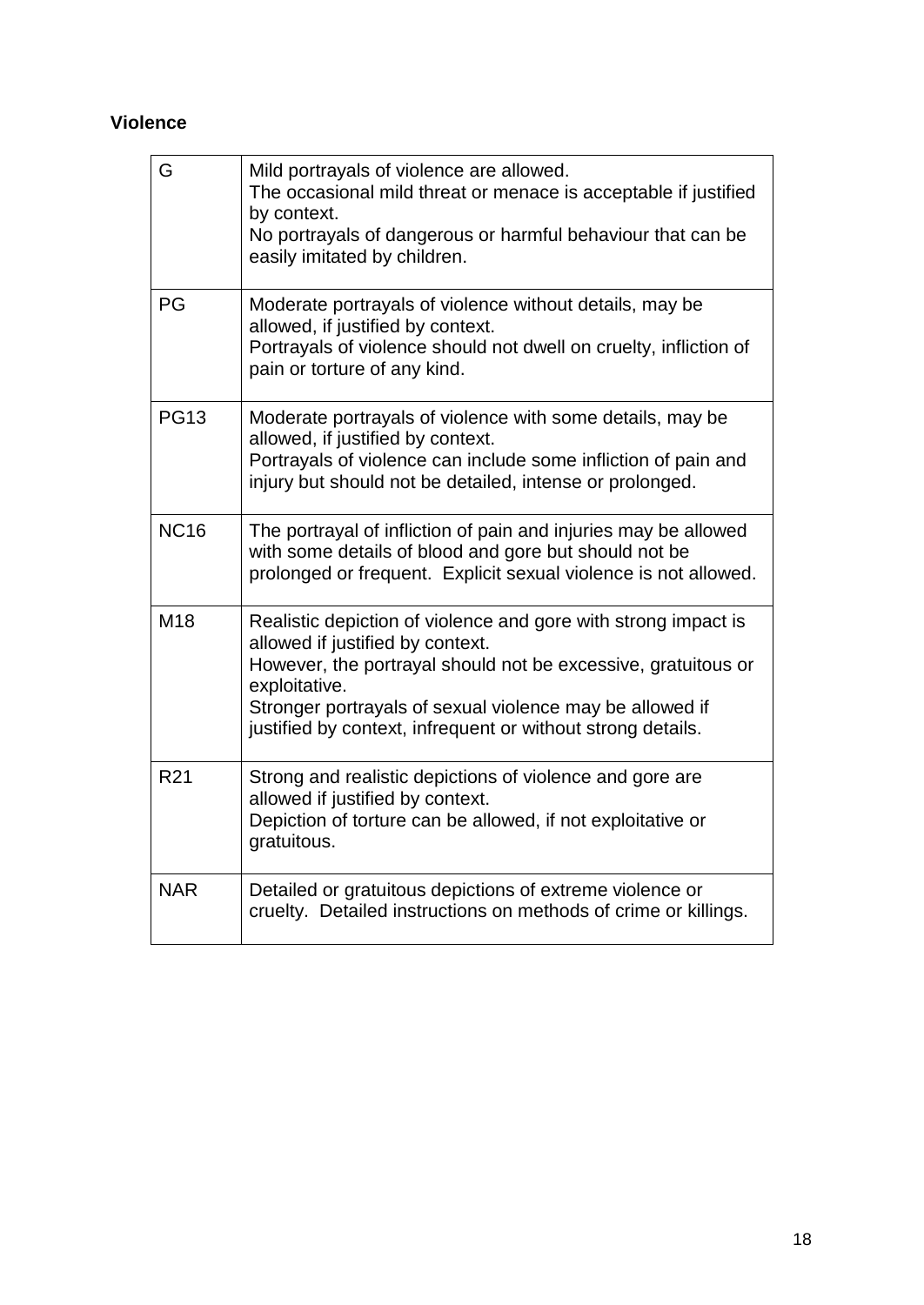| G               | No sexual activity is allowed.<br>Portrayals of affection (e.g. brief kissing) can be allowed.                                                                                                                                                                                                                                                                                                                                                                                                                                                                                                                                       |
|-----------------|--------------------------------------------------------------------------------------------------------------------------------------------------------------------------------------------------------------------------------------------------------------------------------------------------------------------------------------------------------------------------------------------------------------------------------------------------------------------------------------------------------------------------------------------------------------------------------------------------------------------------------------|
| PG              | Sexual activity may be implied, and should be infrequent.<br>Only mild displays of affection (e.g. kissing and caressing) and<br>mild sexual innuendoes are allowed.                                                                                                                                                                                                                                                                                                                                                                                                                                                                 |
| <b>PG13</b>     | Sexual activity may be implied, and should be infrequent and<br>brief. Sexual humour can be allowed.<br>Sexual innuendoes, crude hand gestures and sexual imagery<br>can be allowed if mild and infrequent.                                                                                                                                                                                                                                                                                                                                                                                                                          |
| <b>NC16</b>     | Non-explicit depiction of sexual activities may be allowed but<br>should not be detailed or prolonged.                                                                                                                                                                                                                                                                                                                                                                                                                                                                                                                               |
| M18             | Sexual activity may be portrayed if justified by context,<br>infrequent and without strong details.<br>Depiction of occasional, mild sexual activity (i.e. kissing and<br>hugging) between persons of the same gender may be<br>permitted if justified by context and not gratuitous.<br>Sexual violence may be allowed if justified by context,<br>infrequent and without strong details.                                                                                                                                                                                                                                           |
| R <sub>21</sub> | Simulated sexual activities are allowed if they are not<br>excessive. Explicit images of sexual activity (e.g.<br>masturbation, fellatio and sexual act) need to be justified by<br>context.<br>Explicit portrayals of sex between persons of the same gender<br>are not allowed.<br>Films likely to encourage an interest in abusive or unnatural<br>sexual activity (e.g. paedophilia, incest and anal sex) are not<br>permitted.<br>Films with themes involving deviant sexual activities (e.g.<br>sadomasochism, bondage, orgies or sex involving violence)<br>will be subject to strict review and are likely to be disallowed. |
| <b>NAR</b>      | Exploitative or pornographic sexual acts.<br>Depictions of obscene and/or unnatural sexual activities (e.g.<br>bestiality, necrophilia and paedophilia).<br>Real sexual activities (e.g. actual penetration, actual<br>ejaculation). Gratuitous, exploitative or offensive depictions or<br>sexual activity including fetishes or practices which are<br>offensive or abhorrent.                                                                                                                                                                                                                                                     |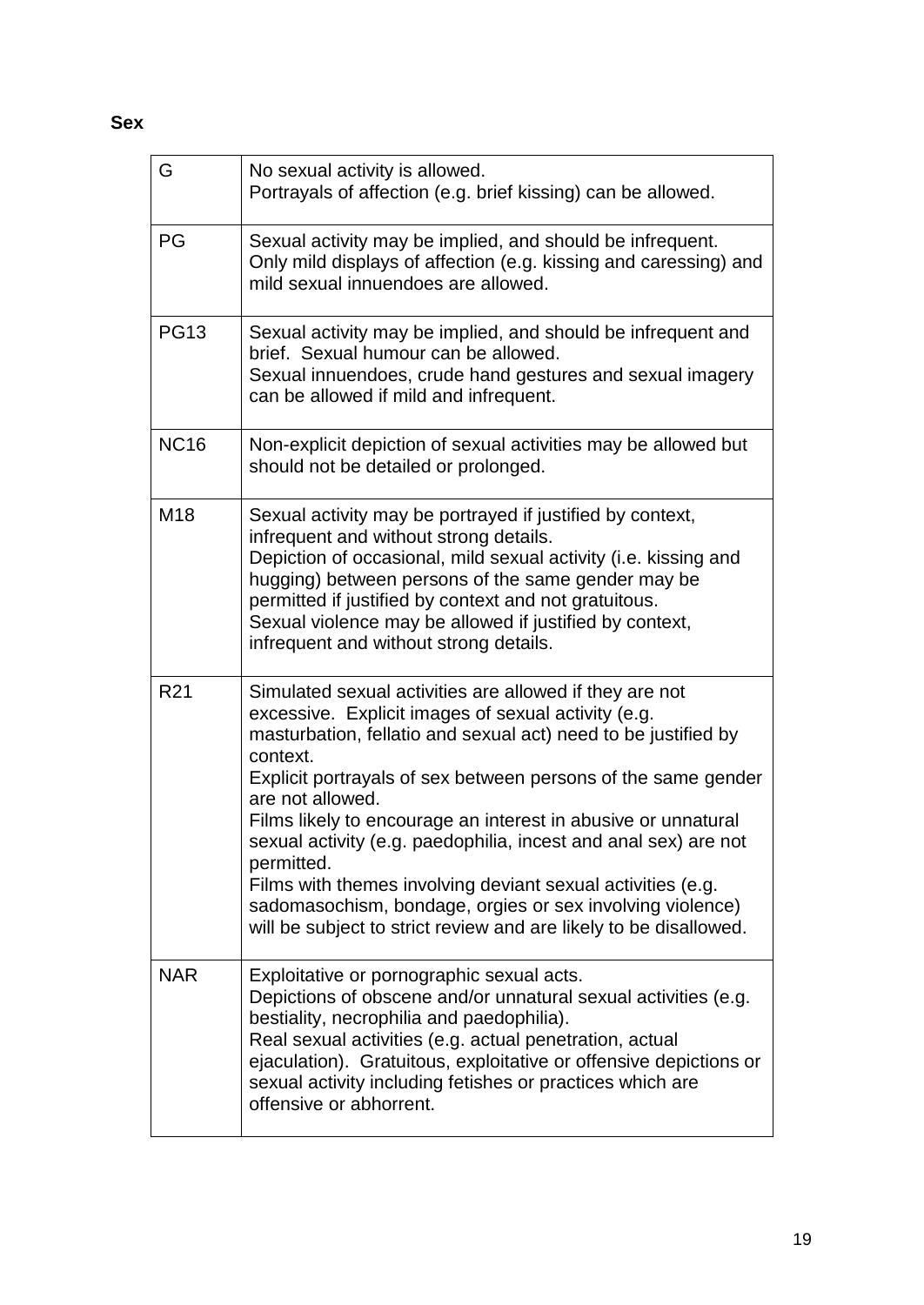# **Nudity**

| G               | There should be no nudity.                                                                                                                                                                                                                                                                                                                                                                                                                              |
|-----------------|---------------------------------------------------------------------------------------------------------------------------------------------------------------------------------------------------------------------------------------------------------------------------------------------------------------------------------------------------------------------------------------------------------------------------------------------------------|
| PG              | Discreet portrayal of back nudity is allowed if it is brief and in<br>a nonsexual context.<br>Full frontal and side nudity is not allowed.                                                                                                                                                                                                                                                                                                              |
| <b>PG13</b>     | Discreet and fleeting side profile nudity may be allowed in a<br>non-sexual context.<br>Full frontal nudity is not allowed.<br>However, infrequent portrayal of female frontal nudity of the<br>upper body may be allowed only under exceptional<br>circumstances and in a non-sexual context. For example,<br>films which feature historical or dramatised events such as<br>the World War II Holocaust, tribal ways of life, or health<br>programmes. |
| <b>NC16</b>     | Infrequent, brief and discreet portrayal of female upper body<br>frontal nudity may be allowed in a non-sexual context.                                                                                                                                                                                                                                                                                                                                 |
| M <sub>18</sub> | Full frontal nudity with moderate detail is acceptable if justified<br>by context, and not excessive.<br>No close up of genitalia is allowed.                                                                                                                                                                                                                                                                                                           |
| R <sub>21</sub> | Full nudity is permitted but should not be excessive.<br>Close ups of genitalia should be contextually justifiable.                                                                                                                                                                                                                                                                                                                                     |
| <b>NAR</b>      | Exploitative and excessive nudity.                                                                                                                                                                                                                                                                                                                                                                                                                      |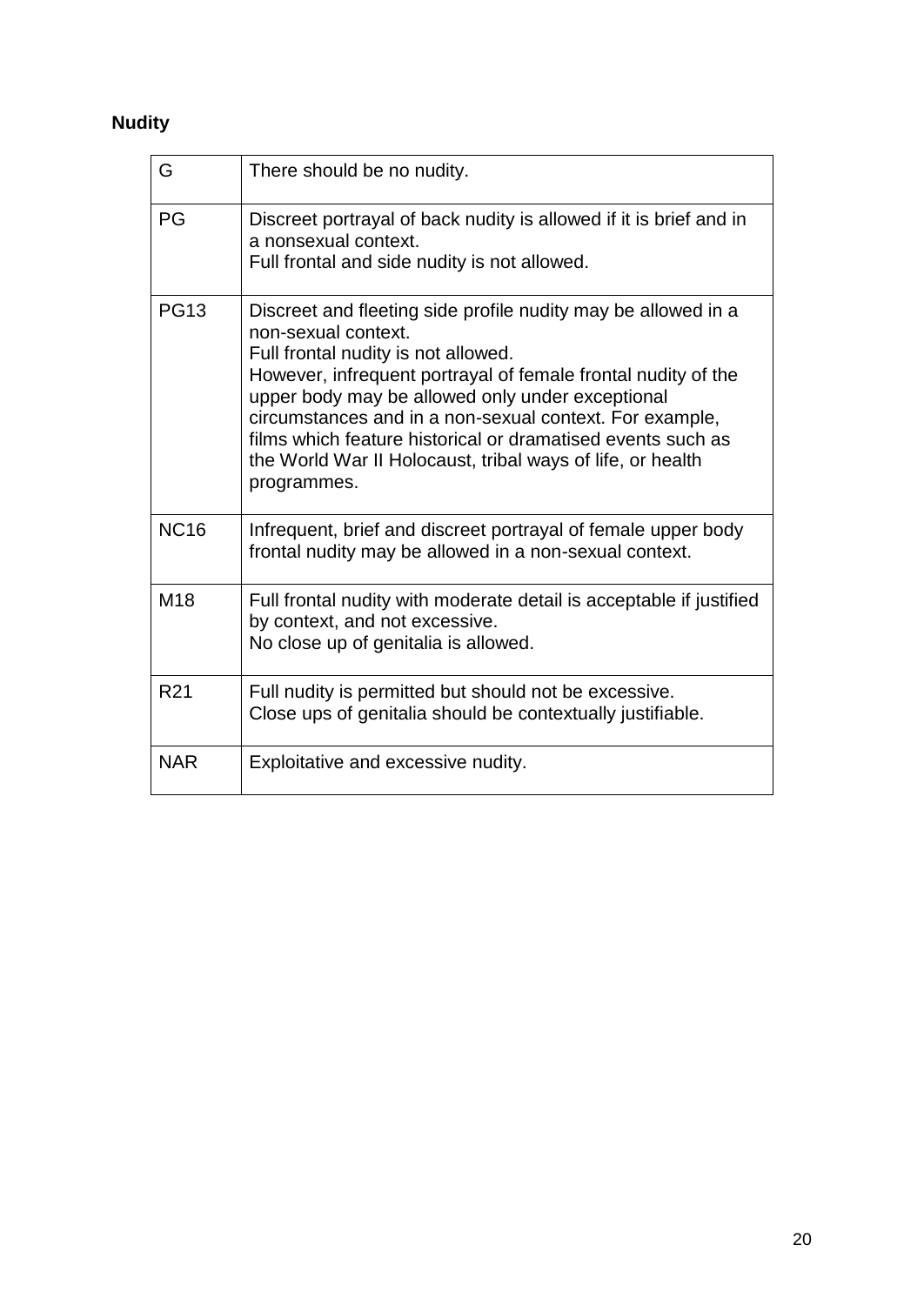# **Language**

| G               | No coarse language is allowed.                                                                                                                                                                                                                                                                                                                                                                    |
|-----------------|---------------------------------------------------------------------------------------------------------------------------------------------------------------------------------------------------------------------------------------------------------------------------------------------------------------------------------------------------------------------------------------------------|
| PG              | Infrequent coarse language is allowed if it is relevant and<br>justified by context.<br>Examples are "bitch" and "asshole".                                                                                                                                                                                                                                                                       |
| <b>PG13</b>     | The word "f**k" is allowed if used infrequently.                                                                                                                                                                                                                                                                                                                                                  |
| <b>NC16</b>     | Infrequent use of expletives such as "motherf**ker", "cunt",<br>"chee bye", "lan jiao", "puki mak" and "pundai" may be<br>allowed if justified by context and not impactful.<br>Coarse language which offends community and cultural<br>sensitivities should not be allowed (e.g. "kan ni na lao bu").<br>Continued aggressive use of strong language and verbal<br>sexual abuse is unacceptable. |
| M <sub>18</sub> | Coarse language is allowed if it is not excessive.                                                                                                                                                                                                                                                                                                                                                |
| R <sub>21</sub> | Frequent use of strong coarse language may be allowed.                                                                                                                                                                                                                                                                                                                                            |
| <b>NAR</b>      | Language that denigrates religion or is religiously profane<br>(e.g. Jesus F**king Christ).                                                                                                                                                                                                                                                                                                       |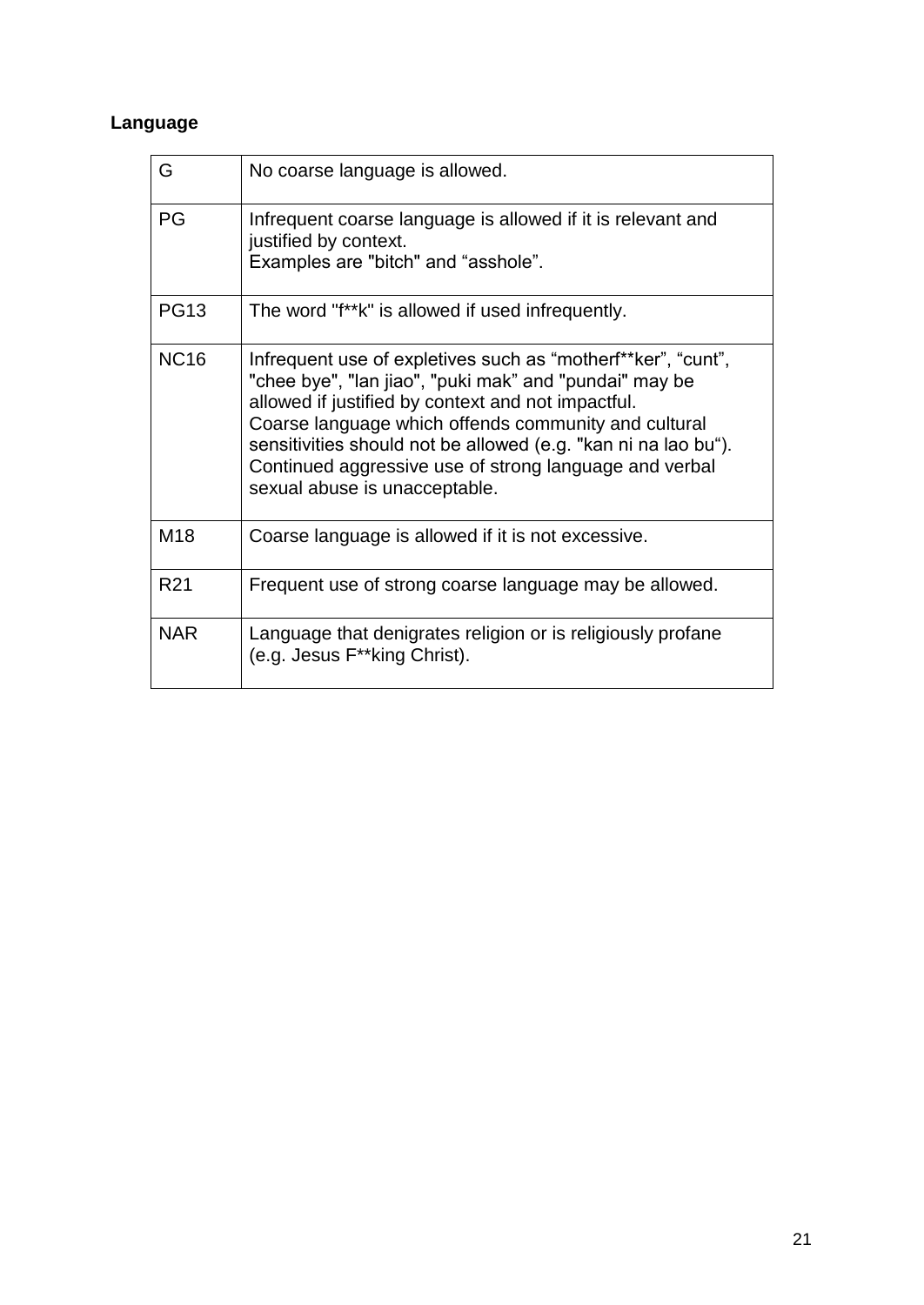# **Drug and Substance Abuse**

| G               | No references to illegal drugs or drug abuse.<br>Content meant for children should not promote consumption of<br>alcohol and tobacco products.                                                                                                                                   |
|-----------------|----------------------------------------------------------------------------------------------------------------------------------------------------------------------------------------------------------------------------------------------------------------------------------|
| PG              | Only discreet references to illegal drug use are allowed on the<br>condition that such references do not promote or endorse drug<br>abuse and should be justified by context.<br>Content targeted at children should not promote consumption<br>of alcohol and tobacco products. |
| <b>PG13</b>     | Only discreet depictions of illegal drug use are allowed on the<br>condition that such depictions do not promote or endorse drug<br>abuse and should be justified by context.<br>Content targeted at children should not promote consumption<br>of alcohol and tobacco products. |
| <b>NC16</b>     | Drug taking may be allowed if brief and infrequent.<br>The film must not promote or encourage drug and substance<br>abuse.                                                                                                                                                       |
| M <sub>18</sub> | Drug taking may be allowed with some details.<br>The film must not promote or encourage drug and substance<br>abuse.                                                                                                                                                             |
| R <sub>21</sub> | Drug taking sequences may be allowed but instructive details<br>of illegal drug use are not allowed.<br>The film must not promote or encourage drug and substance<br>abuse.                                                                                                      |
| <b>NAR</b>      | Materials glorifying or encouraging drug and substance<br>abuse. Detailed and instructive depiction of illegal drug use.                                                                                                                                                         |